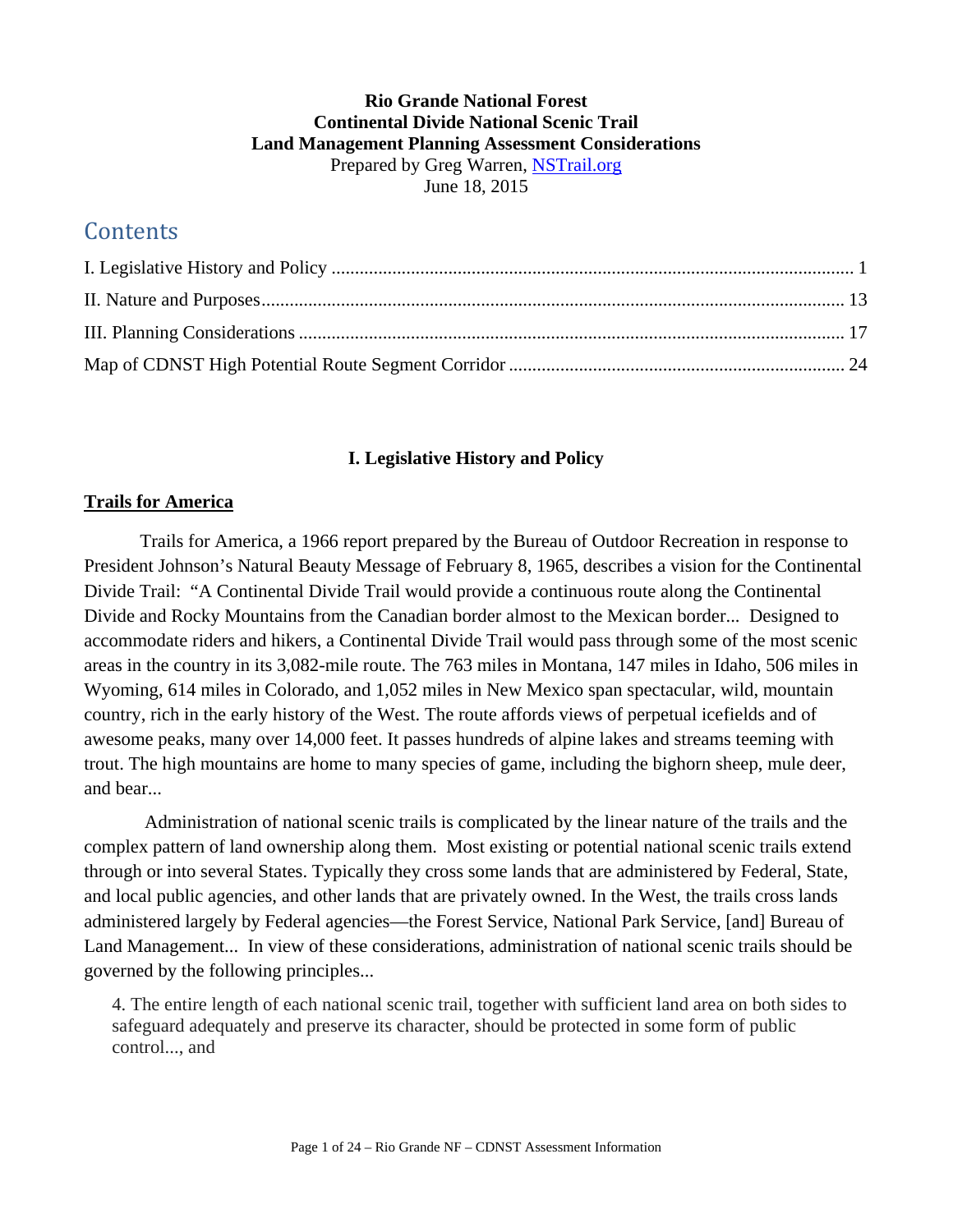9. The responsible Secretary, after agreement with the other Federal agencies involved and consultation with appropriate States, local governments, private organizations, and advisory councils, should:

a. locate and designate the route and width of right-of-way of each trail assigned him. The rightof-way should be wide enough to protect adequately the natural and scenic character of the lands through which the trail passes and the historic features along and near along the trail, and to provide campsites, shelters, and related public-use facilities as necessary. It should avoid, insofar as practicable, established highways, motor roads, mining areas, power transmission lines, private recreational developments, public recreational developments not related to the trail, existing commercial and industrial developments, range fences and improvements, private operations, and any other activities that would be incompatible with the protection of the trail in its natural condition and its use for outdoor recreation. Formal designation should be accomplished by publishing notice of the route and right-of-way in the Federal Register, together with appropriate maps and descriptions. Minor changes in route and right-of-way should be handled in the same manner.

b. define the kinds of recreation use that are appropriate on the trail and in keeping with its objectives, and define the kinds of non-recreation uses, if any, that may be permitted within the right-of-way; issue the necessary regulations; and provide enforcement.

c. establish construction and maintenance standards including standards for related facilities that will adequately protect trail values and provide for optimum public use."

### **National Trails System Act**

The National Trails System Act (NTSA), P.L. 90- 543, was passed by Congress on October 2, 1968. It established policies and procedures for a nationwide system of trails including National Scenic Trails. The Appalachian Trail and the Pacific Crest Trail were designated as the nation's first National Scenic Trails. "The Act was intended to insure that long-distance, highquality trails with substantial recreation and scenic potential were afforded Federal recognition and protection" (S.R. 95-636).

The National Parks and Recreation Act of November 10, 1978 established and designated the Continental Divide National Scenic Trail (CDNST) (Pub. L. No. 95-625, 92 Stat. 3467), which amended the NTSA of 1968 (16 U.S.C. 1241-1251). The "Background" for H.R. 12536 states that, "Title V establishes new units of the National Park and National Trail Systems which the committee believes to be essential additions to these

The NTSA establishment and designation of the CDNST provides for the Secretaries of the Agriculture and Interior to manage the CDNST under existing agencies authorities, but subject to the overriding direction of providing for the nature and purposes of this National Scenic Trail. The establishment of the CDNST thus constitutes an overlay on the management regime otherwise applicable to public areas managed by land management agencies. The NTSA (and E.O. 13195 - Trails for America in the 21st Century) limits the management discretion the agencies would otherwise have by mandating the delineation and protection of the CDNST corridor.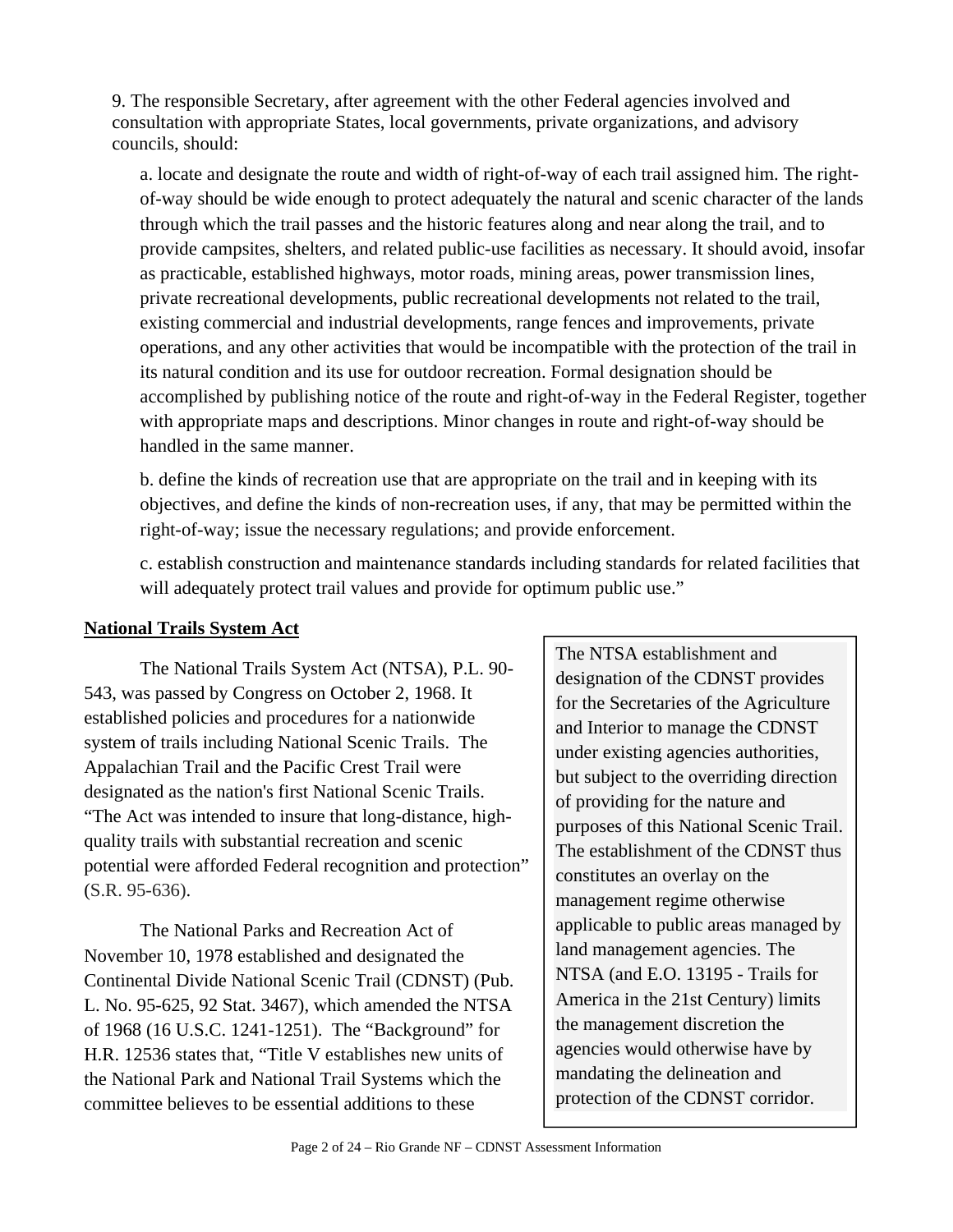national programs. Timely action to preserve portions of our heritage, both historical and natural, within the states and insular areas is needed to assure these resources are not lost through adverse actions by special interest groups" (H.R. 95-1165).

#### **Statement of Policy** – Sec. 2 (16 U.S.C. 1241(a)) –

"In order to provide for the ever-increasing outdoor recreation needs of an expanding population and in order to promote the preservation of, public access to, travel within, and enjoyment and appreciation of the open-air, outdoor areas and historic resources of the Nation, trails should be established...within scenic areas and along historic travel routes of the Nation which are often more remotely located."

#### **National Trails System** – Sec. 3 (16 U.S.C. 1242(a)(2)) –

"National scenic trails, established as provided in section 5 of this Act, which will be extended trails **so located** (*emphasis added*) as to provide for maximum outdoor recreation potential and for the conservation and enjoyment of the nationally significant scenic, historic, natural, or cultural qualities of the areas through which such trails may pass. National scenic trails may be located so as to represent desert, marsh, grassland, mountain, canyon, river, forest, and other areas, as well as landforms which exhibit significant characteristics of the physiographic regions of the Nation."

#### **National Scenic and Historic Trails** –

NTSA Sec.  $5(a)$  (16 U.S.C. 1244( $5(a)$ ) – National scenic and national historic trails shall be authorized and designated only by Act of Congress. There are hereby established [and designated] the following National Scenic and National Historic Trails...

"(5) The Continental Divide National Scenic Trail, a trail of approximately thirty-one hundred miles, extending from the Montana-Canada border to the New Mexico-Mexico border, following the approximate route depicted on the map, identified as 'Proposed Continental Divide National Scenic Trail' in the Department of the Interior Continental Divide Trail study report dated March 1977... The Continental Divide National Scenic Trail shall be administered by the Secretary of Agriculture in consultation with the Secretary of the Interior. Notwithstanding the provisions of section 7(c), the use of motorized vehicles on roads which will be designated segments of the Continental Divide National Scenic Trail shall be permitted in accordance with regulations prescribed by the appropriate Secretary. No land or interest in land outside the exterior boundaries of any federally administered area may be acquired by the Federal Government for the trail except with the consent of the owner of the land or interest in land. The authority of the Federal Government to acquire fee title under this paragraph shall be limited to an average of not more than 1/4 mile on either side of the trail."

NTSA sec. 5(f) (16 U.S.C. 1244(f)) – "...The responsible Secretary shall...submit...a comprehensive plan for the acquisition, management, development, and use of the trail, including but not limited to, the following items: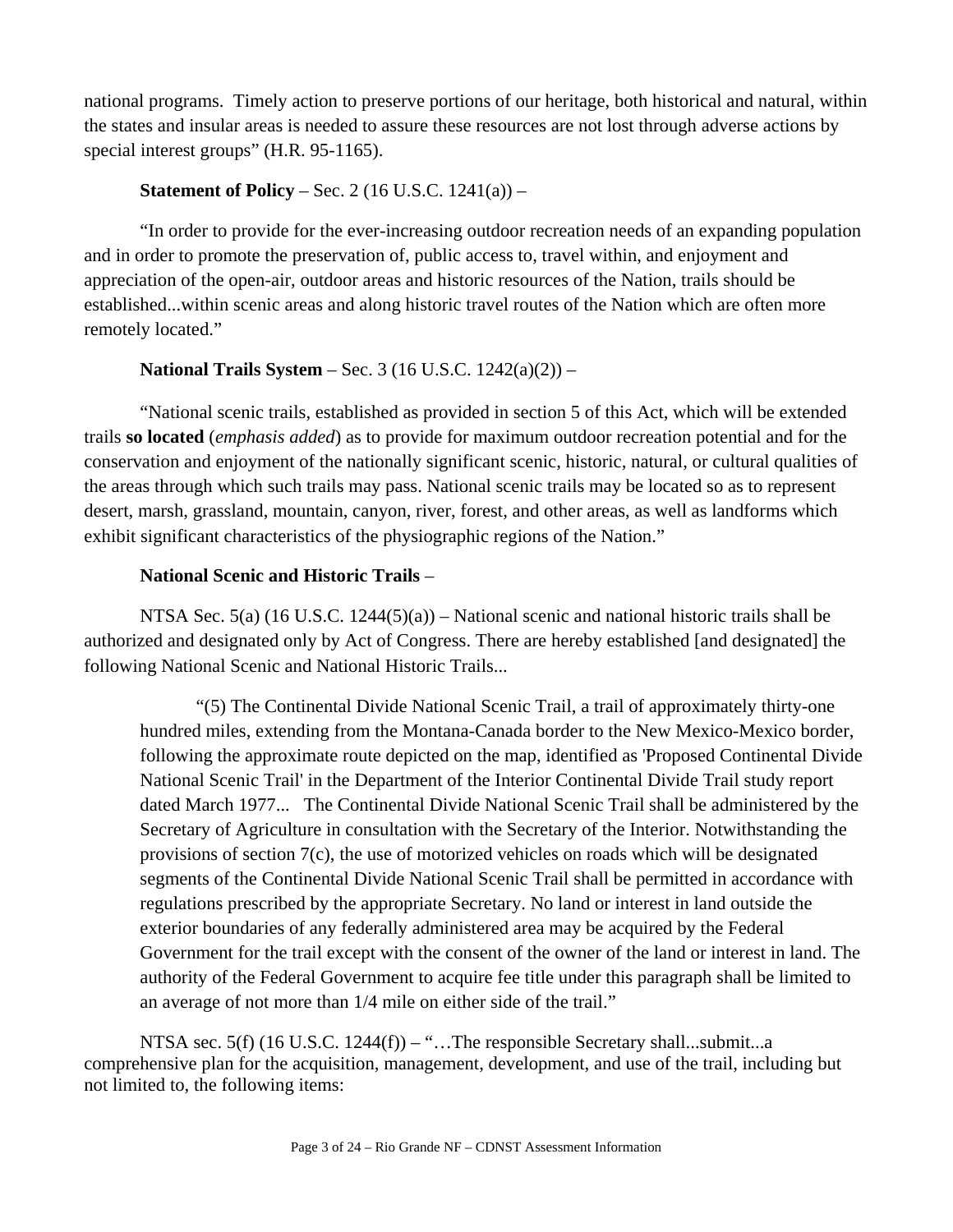- 1. Specific objectives and practices to be observed in the management of the trail, including the identification of all significant natural, historical, and cultural resources to be preserved,... an identified carrying capacity of the trail and a plan for its implementation;
- 2. The process to be followed by the appropriate Secretary to implement the marking requirements established in section 7(c) of this Act;
- 3. A protection plan for any…high potential route segments; and
- 4. General and site-specific development plans, including anticipated costs."

# **Administration and Development** – Sec. 7 (16 U.S.C. 1246) –

The Secretary of Agriculture is charged with the overall administration of the CDNST. Pursuant to Section 5(a), the CDNST was established and designated on November 10, 1978. Section 7(a)(2) states that the, "...Secretary shall select the rights-of-way for national scenic and national historic trails and shall publish notice thereof of the availability of appropriate maps or descriptions in the Federal Register; Provided, That in selecting the rightsof-way full consideration shall be given to minimizing the adverse effects upon the adjacent landowner or user and his operation. Development and management of each segment of the National Trails System [i.e., National Recreation Trails, National Scenic Trails, National Historic Trails, and Connecting and Side Trails] shall be designed to harmonize with and complement any established multipleuse plans for the specific area in order to insure continued maximum benefits from the land....<sup>1</sup>" The

Multiple-use plans that were established in the benchmark year of 1978 when the CDNST was designated by an Act of Congress have been revised. Therefore, in a legal sense, the legislative requirement for the National Trails System segments to "...harmonize with and complement any established multiple-use plans..." is no longer binding. Nevertheless, a National Scenic Trail optimum location assessment may find that designing the CDNST rights-ofway corridor to pass through inventoried Primitive and Semi-Primitive Recreation Opportunity Spectrum (ROS) settings would insure continued maximum benefits of the land. This would include the recreation and conservation benefits resulting from: (1) locating the National Trail corridor "to provide for maximum outdoor recreation potential and for the conservation and enjoyment of the nationally significant scenic, historic, natural, or cultural qualities of the areas..." (16 U.S.C. 1242(a)(2); (2) avoiding, to the extent possible, activities along the NST that would be incompatible with the purposes of the CDNST for which it was established (16 U.S.C. 1246 $(c)$ ); and (3) contributing to achieving outdoor recreation, watershed, and wildlife and fish multiple-use benefits (16 U.S.C. 528). The rights-ofway requirement of 16 U.S.C. 1246(a)(2) is directed at selecting the 5-state CDNST rights-of-way corridor and does not diminish or modify the nature and purposes values of the CDNST (16 U.S.C. 1246(c)).

legislative requirement for the Secretary of Agriculture to take action and select the CDNST rights-of-

<sup>&</sup>lt;sup>1</sup> The BLM in MS-6280 describes that, "For all National Trails, the National Trail Management Corridor alternatives should consider…(d) opportunities to harmonize with and complement any established multiple-use plans for that specific area in order to insure continued maximum benefits from the land, while minimizing conflict." (Chapter 4.2(D))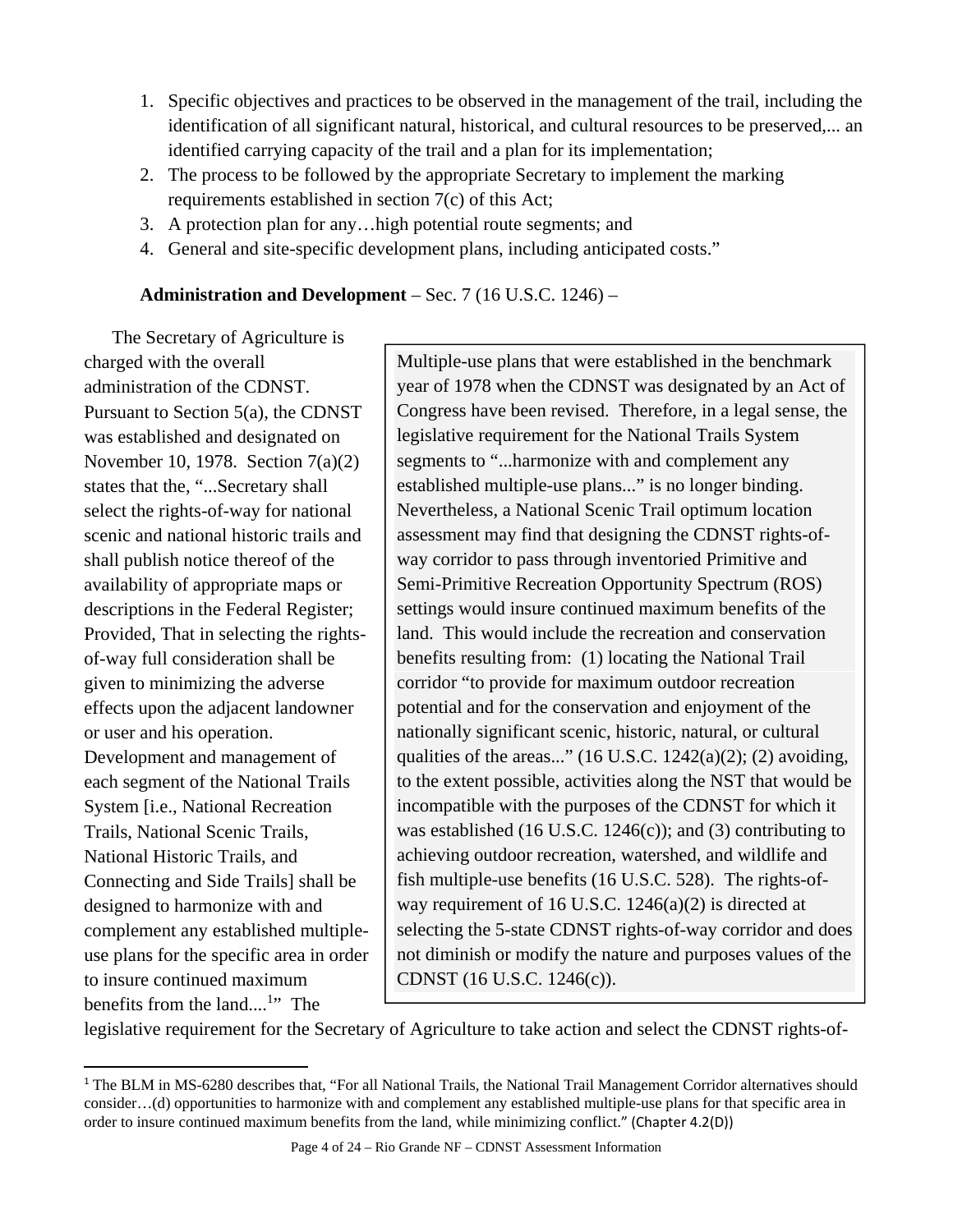way on National Forest System lands should be addressed by establishing CDNST Management Area  $(MA)$  corridors<sup>2</sup> in Land Management Plans (FSM 2353.44b); the requirement should be met on BLM public lands by establishing National Trail Management Corridors (NTMC) in Resource Management Plans.<sup>3</sup> The establishment of CDNST MAs and NTMCs could facilitate CDNST comprehensive planning (16 U.S.C. 1244(f)), selecting and publishing the CDNST rights-of-way in the Federal Register  $(16$  U.S.C. 1246(a)(2)), and meet attached NEPA requirements.<sup>4</sup>

NTSA Sec. 7(c) (16 U.S.C.1246(c)) – "National scenic or national historic trails may contain campsites, shelters, and related-public-use facilities. Other uses along the trail, which will not substantially interfere<sup>5</sup> with the nature and purposes of the trail, may be permitted by the Secretary charged with the administration of the trail. Reasonable efforts shall be made to provide sufficient access opportunities to such trails and, to the extent practicable, efforts be made to avoid activities incompatible with the purposes for which such trails were established. The use of motorized vehicles by the general public along any National Scenic Trail shall be prohibited.... Other uses along the historic trails and the Continental Divide National Scenic Trail, which will not substantially interfere with the nature and purposes of the trail, and which, at the time of designation, are allowed by administrative regulations, including the use of motorized vehicles, shall be permitted by the Secretary charged with administration of the trail...." Other uses include recreational and resource uses that may be incompatible with the nature and purposes for which the CDNST was established and designated.

NTSA Sec. 7(j) (16 U.S.C. 1246(j)). This section does not modify the nature and purposes for which the CDNST was established and created. It describes that, "the provisions of this subsection shall not supersede any other provisions of this Act or other Federal laws, or any State or local laws."

NTSA Sec. 7(k) (16 U.S.C. 1246(k)). "For the conservation purpose of preserving or enhancing the recreational, scenic, natural, or historical values of components of the national trails system, and

<sup>&</sup>lt;sup>2</sup> The term "corridor" describes an allocation established through the land use planning process, pursuant to Section 7(a)(2) of the National Trails System Act ("rights-of-way") and E.O. 13195, for a public land area of sufficient width within which to encompass National Trail resources, qualities, values, and associated settings and the primary use or uses that are present or to be restored to provide for the nature and purposes of the CDNST.

<sup>3</sup> The BLM in MS-6280 defines a, "*National Trail Right(s)-of-Way*. Term used in Section 7(a)(2) of the National Trails System Act to describe the corridor selected by the National Trail administering agency in the trailwide Comprehensive Plan and which includes the area of land that is of sufficient width to encompass National Trail resources, qualities, values, and associated settings. The National Trail Right-of-Way, in the context of the National Trails System Act, differs from a Federal Land Policy and Management Act (FLPMA) Title V right-of-way, which is a grant issued pursuant to FLPMA authorities. It becomes a key consideration in establishing the National Trail Management Corridor in a Resource Management Plan. See also National Trail Management Corridor."

<sup>4</sup> Under the National Environmental Policy Act (NEPA), when a federal agency does not make an "overt act," no NEPA requirement to prepare an Environmental Impact Statement (EIS) attaches. However, if some agency action was mandated under a separate statute in relation to that activity but the action was not taken, NEPA does attach and the Administrative Procedure Act applies (40 CFR 1508.18 and 5 U.S.C. 706). The NTSA presents an independent planning requirement to prepare and implement a comprehensive plan, select the rights-of-way, and in general provide for the nature and purposes of the CDNST.

<sup>&</sup>lt;sup>5</sup> Substantial evidence is such evidence as a reasonable mind might accept as adequate to support a conclusion and consists of more than a mere scintilla. A substantial interference is an interference that prevents or restricts an activity or use, and precludes interferences that would interfere only in a minor way.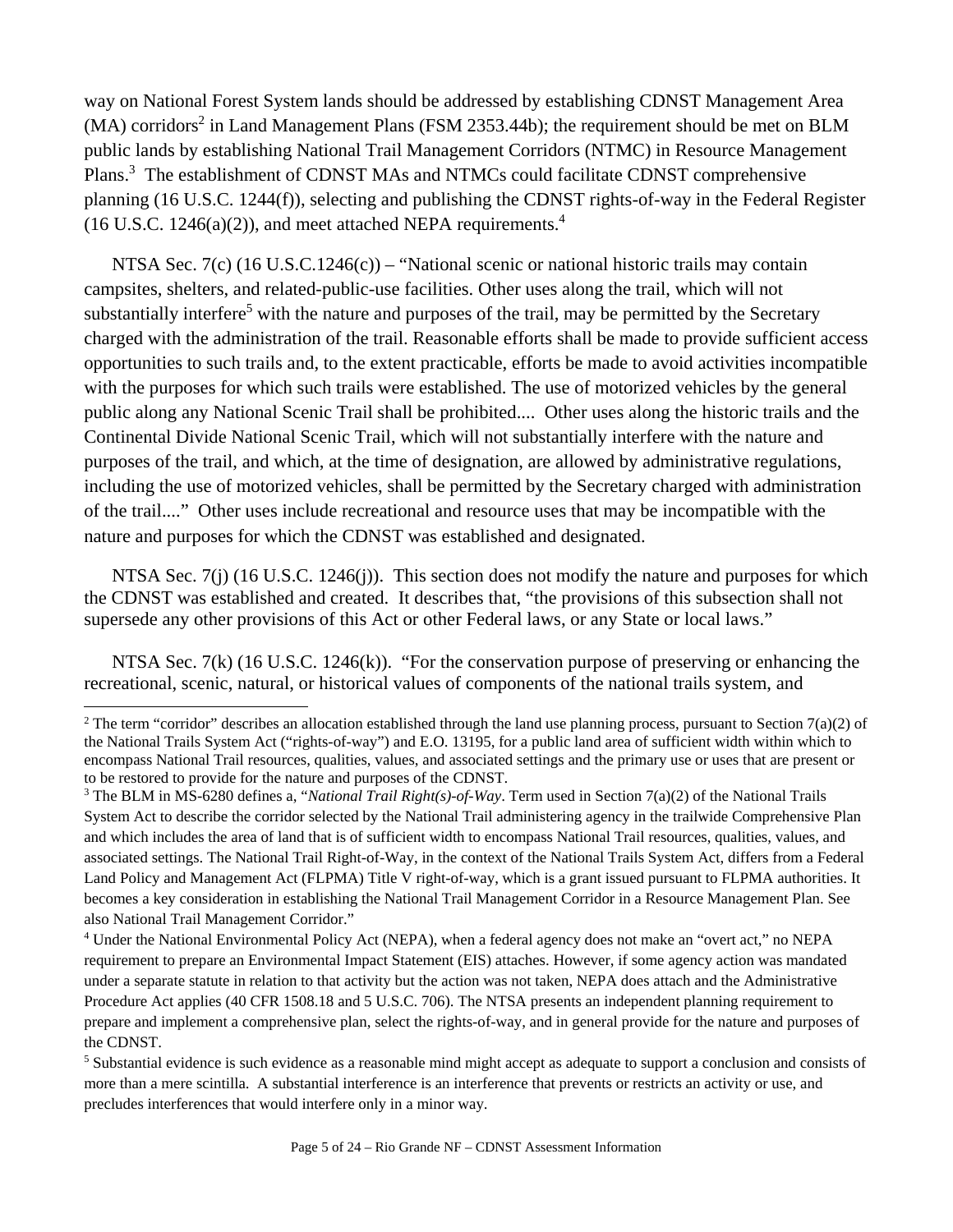environs thereof as determined by the appropriate Secretary, landowners are authorized to donate or otherwise convey qualified real property interests to qualified organizations consistent with section 170(h)(3) of the Internal Revenue Code of 1954, including, but not limited to, right-of-way, open space, scenic, or conservation easements...."

NTSA Sec. 7(i) (16 U.S.C. 1246(i). The appropriate Secretary...may issue regulations, which may be revised from time to time, governing the use, protection, management, development, and administration of trails of the national trails system. In order to maintain good conduct on and along the trails located within federally administered areas and to provide for the proper government and protection of such trails, the Secretary of the Interior and the Secretary of Agriculture shall prescribe and publish such uniform regulations as they deem necessary….

# **Executive Orders**

Executive Order 13195 – Trails for America in the 21st Century: *"*By the authority vested in me as President by the Constitution and the laws of the United States of America, and in furtherance of purposes of the National Trails System Act of 1968...and to achieve the common goal of better establishing and operating America's national system of trails, it is hereby ordered as follows: Section 1... Federal agencies will, to the extent permitted by law and where practicable ... protect, connect, promote, and assist trails of all types throughout the United States. This will be accomplished by: ... (b) Protecting the trail corridors associated with national scenic trails...to the degrees necessary to ensure that the values for which each trail was established remain intact....*"* 

Executive Order 11644 and 11989 – Use of off-road [motorized] vehicles on the public lands: "...By virtue of the authority vested in me as President of the United States by the Constitution of the United States and in furtherance of the purpose and policy of the National Environmental Policy Act of 1969 (42

The values of National Scenic Trails include: (1) visitor experience opportunities and settings, and (2) the conservation/ protection of scenic, natural, historical, and cultural qualities of the corridor. Primitive and Semi-Primitive Non-Motorized ROS settings provide for desired experiences, but only if the allowed non-motorized activities reflect the purposes for which the National Trail was established. Furthermore, the NTSA goes beyond ROS descriptors requiring the protection of significant resources and qualities along the National Trail corridor. The ROS planning framework, NTSA Comprehensive Plan (Section (5(f)) components, NTSA rightsof-way (Section 7(a)), and E.O. 13195 requirements point to the need for land management plans to map the extent of the corridor and apply to the described corridor appropriate plan components (desired conditions, objectives, standards, guidelines, and suitability of lands) to protect National Trail values (nature and purposes).

U.S.C. 4321), it is hereby ordered as follows: Section 1. *Purpose.* It is the purpose of this order to establish policies and provide for procedures that will ensure that the use of off-road [motorized] vehicles on public lands will be controlled and directed so as to protect the resources of those lands, to promote the safety of all users of those lands, and to minimize conflicts among the various uses of those lands...." (Related: 36 CFR 212.55 and 43 CFR 8351.1)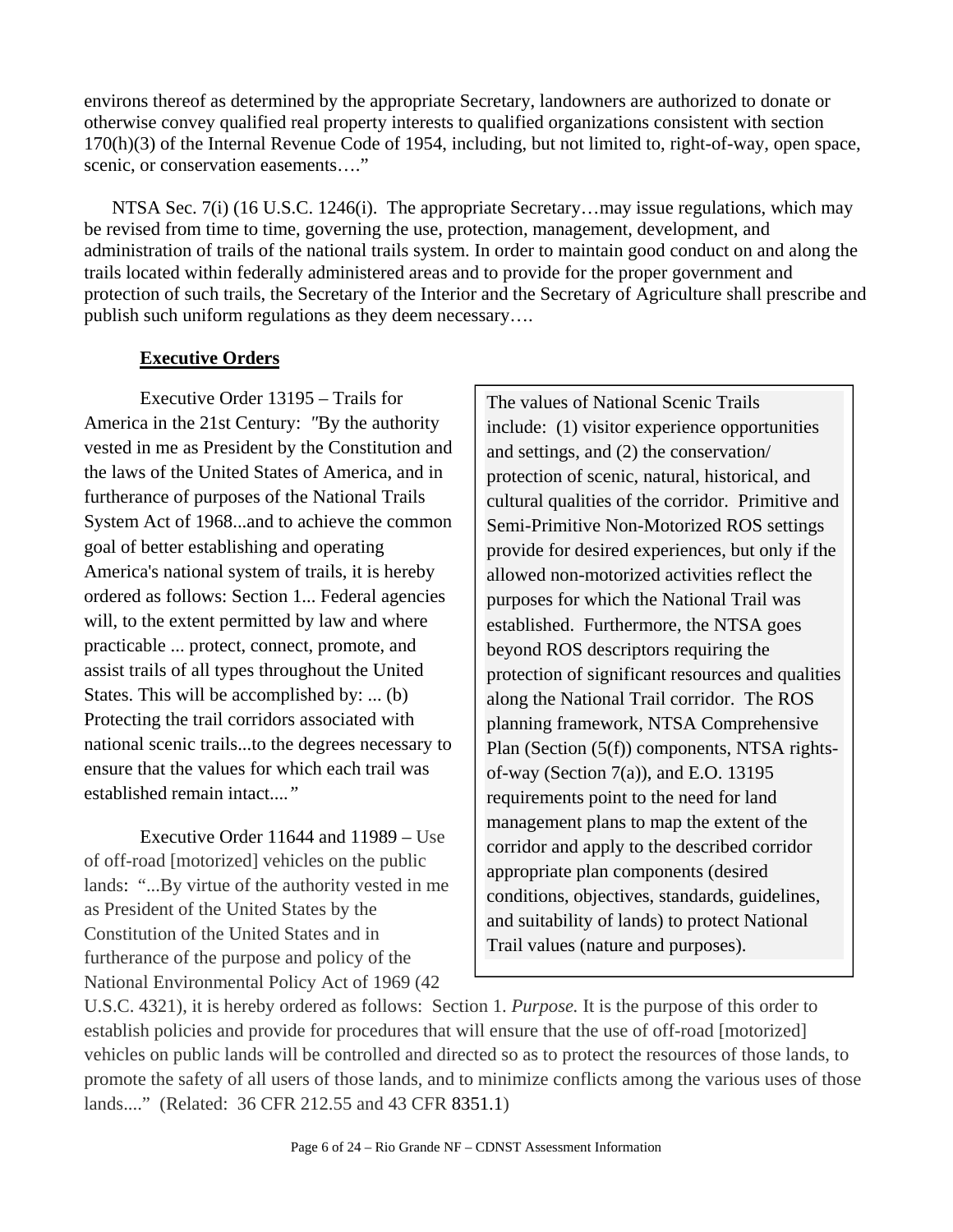### **Study Report, Comprehensive Plan, and Policy for the CDNST**

The Bureau of Outdoor Recreation, pursuant to 16 U.S.C. 1244(b), prepared a Study Report for the CDNST that was completed in 1976. The Chief of the Forest Service adopted the 1976 CDNST Study Report and 1977 CDNST Final Environmental Statement on August 5, 1981 (46 FR 39867). In 2009 the Chief amended the 1985 CDNST Comprehensive Plan and issued conforming FSM 2353.4 policy—see http://www.fs.fed.us/cdt.

Comprehensive plan requirements (16 U.S.C. 1244(f)) for the CDNST are addressed through staged or stepped-down decision processes: (1) the 2009 Comprehensive Plan established broad policy and procedures, (2) land management plans are to provide integrated resource management direction and address programmatic planning requirements as described in the Comprehensive Plan, including providing for the protection of CDNST nature and purposes, and (3) mid-level and site-specific plans (e.g., Forest-level CDNST unit plans (FSM 2353.44b(2)) complete the comprehensive planning process through field-level actions to construct or maintain the travel route and protect the corridor. The following direction is found in the Comprehensive Plan and Forest Service Manual:

FSM 2353.4(1)(b) – Administration (1979 now expired). [*Policy that was in effect at the time the CDNST was established and designated.*]

"Development and administration of a National Scenic Trail shall be to ensure retention of the outdoor recreation experience for which the trail was established. Each segment of a trail should be designed to harmonize with and complement any established land management plans for that specific area in order to ensure continued maximum benefits from the land. Decisions relating to trail design and management practices should reflect a philosophy of perpetuation the spectrum of recreation objectives envisioned for the trail users. Land management planning should describe the planned actions that may affect that trail and its associated environments. Through this process, resource management activities prescribed for land adjacent to the trail can be made compatible with the purpose for which the trail is established. The objective is to maintain or enhance such values as esthetics, cultural qualities of the areas through which a National Scenic Trail goes...."

Comprehensive Plan – Approved by Thomas L. Tidwell, Chief

Purpose of the Comprehensive Plan: "Preparation of the Comprehensive Plan for the CDNST is required by the National Trails System Act, P.L. 90-543 enacted on October 2, 1968 as amended. The National Environmental Policy Act (NEPA) and the implementing regulations for each of the Federal agencies with responsibilities for the CDNST require assessment of the environmental impacts of locating the CDNST. In addition, each of the Federal agencies is required by various Acts of Congress to prepare and implement land and resource management plans for the Federal lands over which they have jurisdiction... Because of the number of Federal and state land management agency jurisdictions and various political subdivisions traversed by the CDNST the Secretary of Agriculture intends that the Comprehensive Plan provide for a fully coordinated approach by each of the responsible Federal and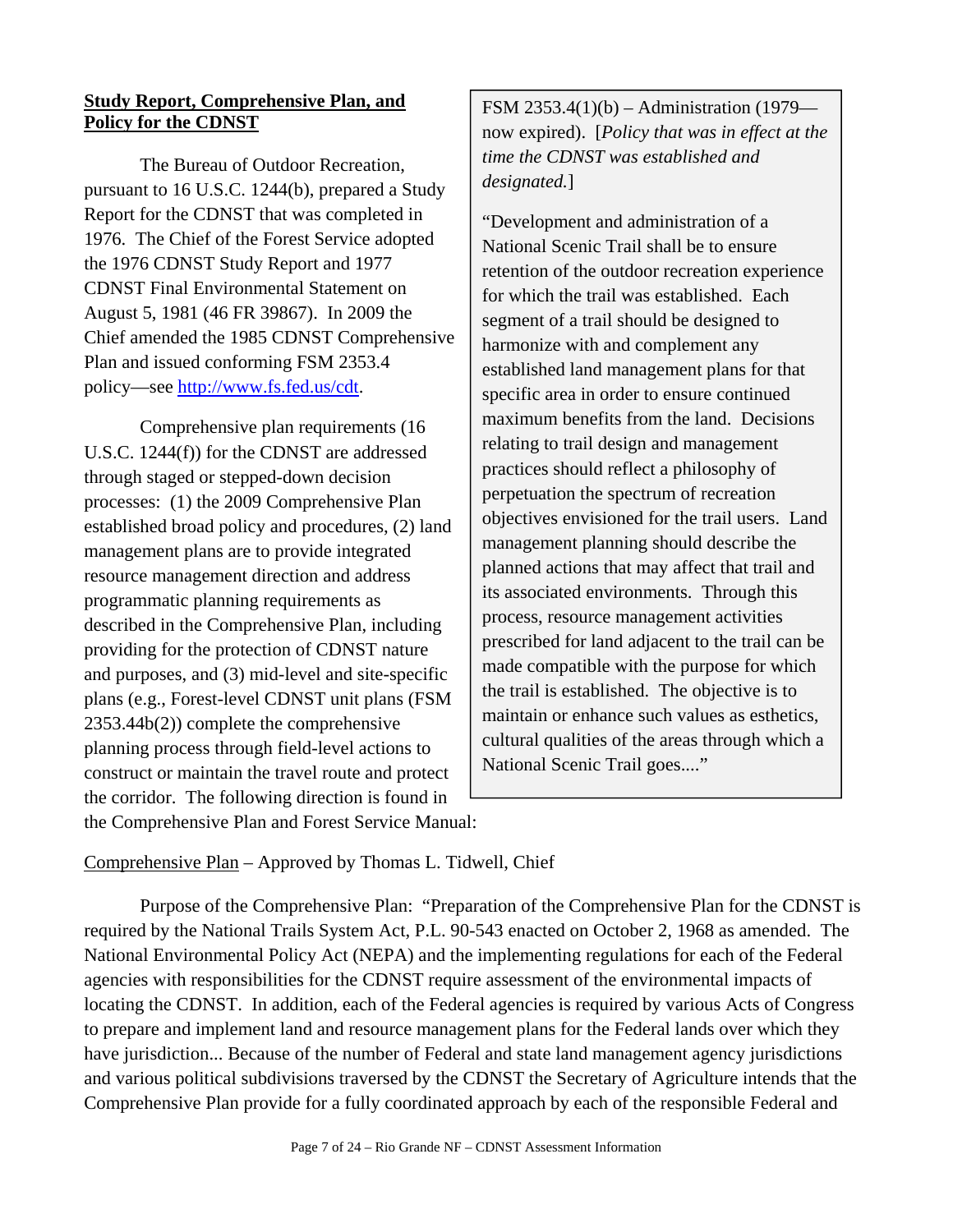State agencies for the location, development, and management of the CDNST. It is the goal of this Comprehensive Plan to provide a uniform CDNST program that reflects the purposes of the National Scenic Trail system, and allows for the use and protection of the natural and cultural resources found along the rights-of-way and located route on lands of all jurisdictions... The primary role of the Comprehensive Plan is to serve as an authority for broad based policy and direction for the development and management of the CDNST."

Land and Resource Management Plans: "Both the Forest Service and the Bureau of Land Management are required to develop land and resource management plans that are designed to integrate all resource management activities that may occur within a land use unit into a coordinated system that reflects the interaction of management activities in achieving long-range objectives and goals for public land management. This is will be accomplished through the development of a series of synergetic management prescriptions developed for specific management areas. The same type of integration of CDNST management direction will be used in National Park Resource Management Plans...<sup>6</sup> Land and resource management plans are to provide for the development and management of the CDNST as an integrated part of the overall land and resource management direction for the land area through which the trail passes. The management direction given in Chapter IV of the Comprehensive Plan is to be used in the development of specific land and resource management prescriptions."

Nature and Purposes: "The primary policy is to administer the CDNST consistent with the nature and purposes for which this National Scenic Trail was established. The nature and purposes of the CDNST are to provide for high-quality scenic, primitive hiking and horseback riding opportunities and to conserve natural, historic, and cultural resources along the CDNST corridor."

Forest Service directives FSM 2310 and FSM 2380 describe recreation and scenery planning policy.

• FSM 2310.3 - Policy...

- 1. Use the Recreation Opportunity Spectrum (ROS) to establish planning criteria, generate objectives for recreation, evaluate public issues, integrate management concerns, project recreation needs and demands, and coordinate management objectives.
- 2. Use the ROS system to develop standards and guidelines for proposed recreation resource use and development.

Forest Service directives FSM 2350 and a Federal Register Notice provides important planning direction.

 FSM 2350 [WORD] - CDNST Policy excerpts [WORD] - Approved by Acting Associate Deputy Chief Richard W. Sowa

<sup>6</sup> See the *Appalachian Trail Resource Management Plan* for an example.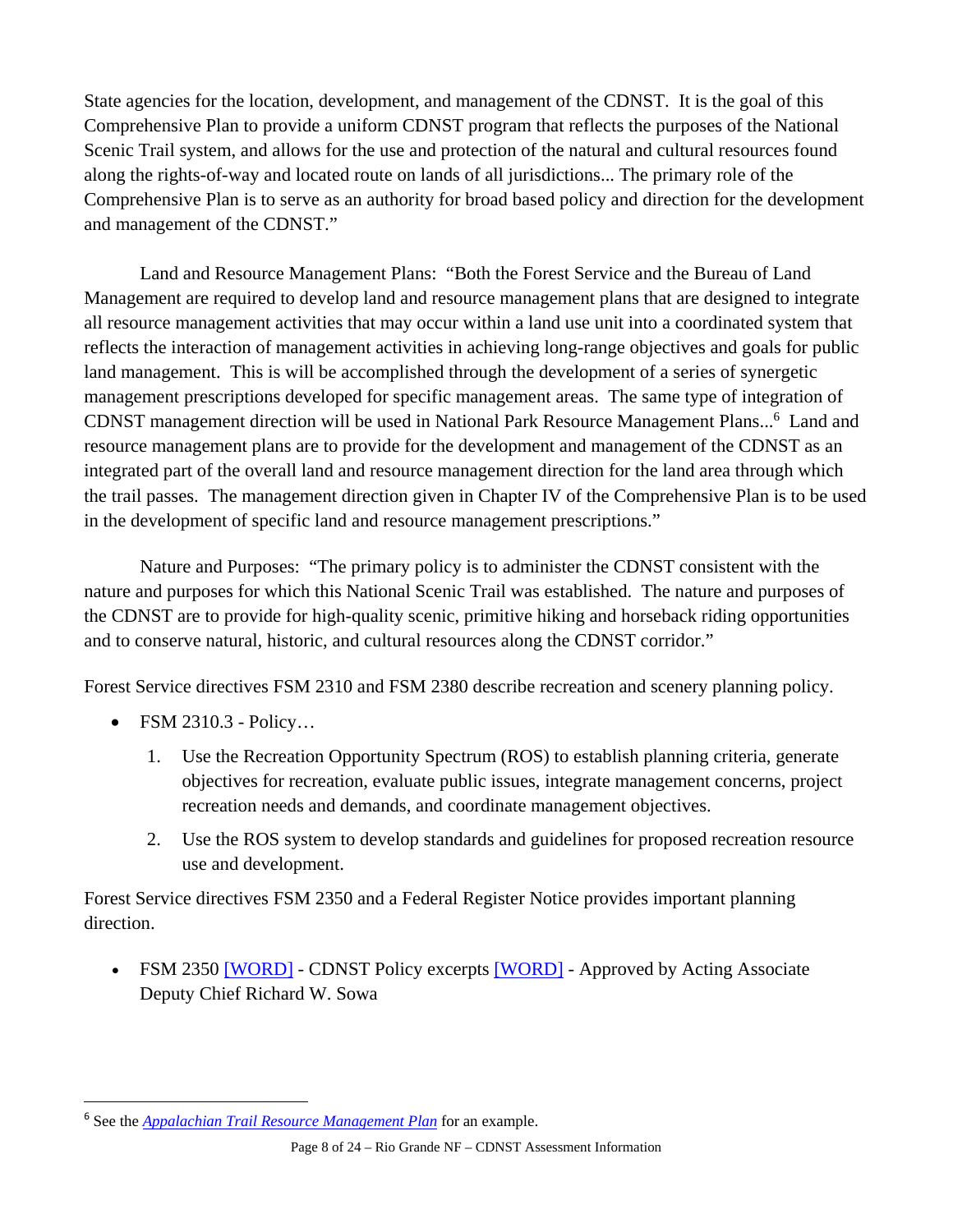FSM 2353.11 – Relationship Between National Recreation, National Scenic, and National Historic Trails and NFS Trails

Manage National Recreation, National Scenic, and National Historic Trails as NFS trails. Administer each National Recreation, National Scenic, and National Historic Trail corridor to meet the intended nature and purposes of the corresponding trail (FSM 2353.31).

### FSM 2353.31 – Policy

1. The National Trails System (16 U.S.C. 1242(a)) includes: ... b. National Scenic Trails. These extended trails are located so as to provide for maximum outdoor recreation potential and for conservation and enjoyment of the nationally significant scenic, historic, natural, or cultural qualities of the areas through which these trails pass  $(16 \text{ U.S.C. } 1242(a)(2)...$ 

2. Ensure that management of each trail in the National Trails System addresses the nature and purposes of the trail and is consistent with the applicable land management plan (16 U.S.C.  $1246(a)(2)$ .<sup>7</sup>

3. TMOs for a National Recreation, National Scenic, or National Historic Trail should reflect the nature and purposes for which the trail was established.

FSM 2353.4 – Administration of National Scenic and National Historic Trails

### FSM 2353.41 – Objectives

Develop and administer National Scenic and National Historic Trails to ensure protection of the purposes for which the trails were established and to maximize benefits from the land.

### FSM 2353.42 – Policy

Administer National Scenic and National Historic Trail corridors to be compatible with the nature and purposes of the corresponding trail. CDNST: The nature and purposes of the CDNST are to provide for high-quality scenic, primitive hiking and horseback riding opportunities and to conserve natural, historic, and cultural resources along the CDNST corridor.

FSM 2353.44b, "Continental Divide National Scenic Trail –

1. The land management plan for an administrative unit through which the CDNST passes must provide for the nature and purposes of the CDNST (FSM 2353.42) and, in accordance with the programmatic requirements of the NTSA, as amended (16 U.S.C. 1244(f)), and the CDNST Comprehensive Plan, as amended, must:

a. Except where the CDNST traverses a wilderness area and is governed by wilderness management prescriptions (36 CFR Part 293), establish a management area for the CDNST that is broad enough to protect natural, scenic, historic, and cultural features; b. Prescribe desired conditions, objectives, standards, and guidelines for the CDNST; and

<sup>&</sup>lt;sup>7</sup> A land management plan amendment may be necessary in order to provide for the nature and purposes of the CDNST. See the discussions under Administration and Development and Land Management Plan Considerations.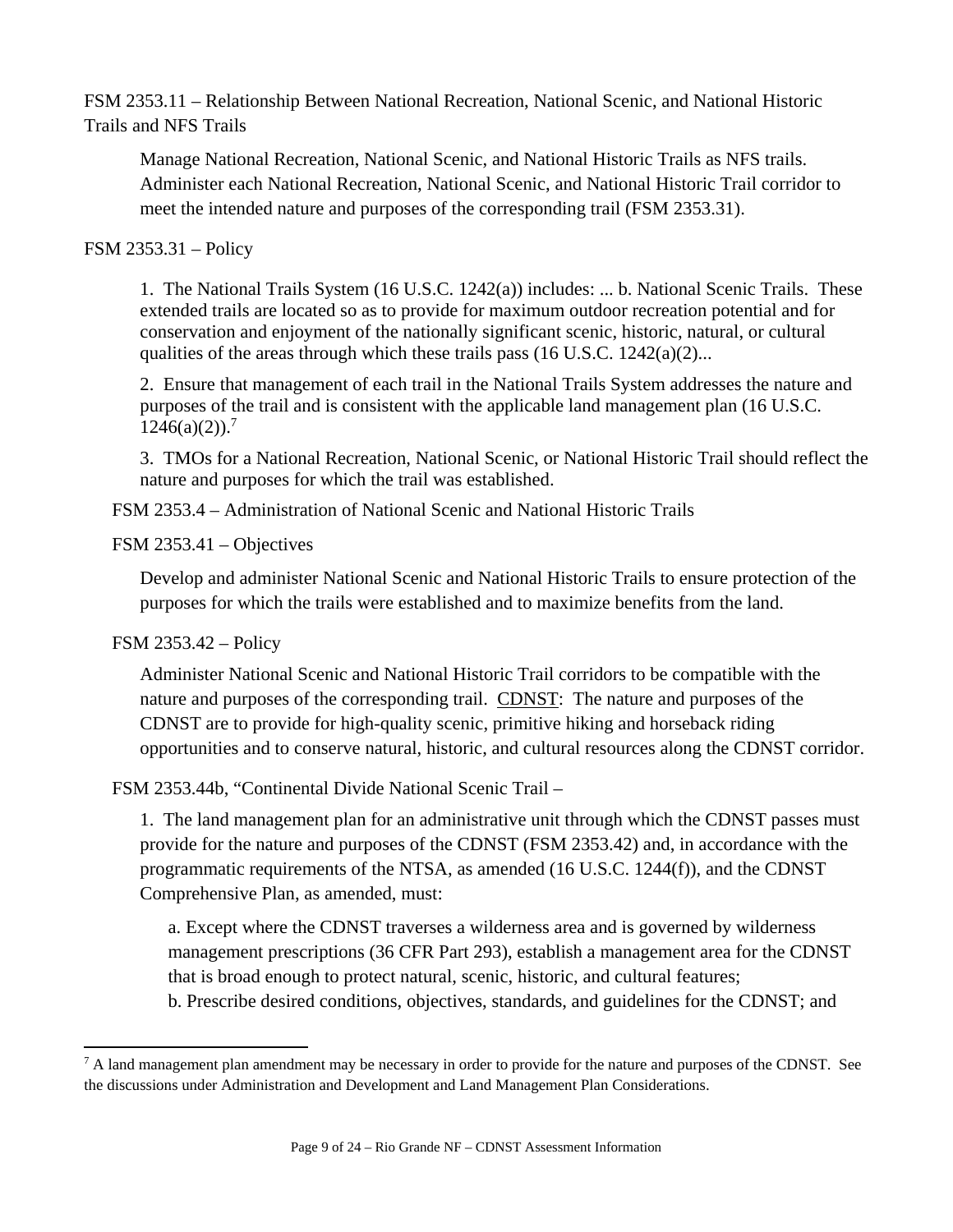c. Establish a monitoring program to evaluate the condition of the CDNST in the management area.

2. A CDNST unit plan must be developed for each administrative unit through which the CDNST passes. Each CDNST unit plan must provide for the nature and purposes of the CDNST (FSM 2353.42), and, in accordance with the site-specific requirements in the NTSA, as amended (16 U.S.C. 1244(f)), and the CDNST Comprehensive Plan, as amended, must:

a. Identify and display the segments of the CDNST that traverse that unit.

b. Except where the CDNST traverses a wilderness area and is governed by wilderness management prescriptions (36 CFR Part 293) and except where delineated in the applicable land management plan, establish a management area for the segments of the CDNST that traverse that unit that is broad enough to protect natural, scenic, historic, and cultural features;

c. Establish the Trail Class, Managed Uses, Designed Use, and Design Parameters for the segments of the CDNST that traverse that unit and identify uses that are prohibited on the segments of the CDNST that traverse that unit (FSH 2309.18).

d. Provide for development, construction, signing, and maintenance of the segments of the CDNST that traverse that unit.

e. Identify and preserve significant natural, historical, and cultural resources along the sections of the CDNST corridor that traverse that unit.

f. Consistent with the provisions of the applicable land management plan and the nature and purposes of the CDNST (FSM 2353.42), establish carrying capacity for the segments of the CDNST that traverse that unit (FSM 2353.44b, para. 1). The Limits of Acceptable Change or a similar system may be used for this purpose.

g. Establish monitoring programs to evaluate the site-specific conditions of the CDNST."

 FSM 2353.44b parts 7 and 8 contribute to defining key landscape characteristics of the CDNST Management Area corridor:

7. "...The one-half mile foreground viewed from either side of the CDNST travel route must be a primary consideration in delineating the boundary of a CDNST management area (para. 2b). [FSM 2380] The CDNST is a concern level 1 route..., with a scenic integrity objective of high or very high, depending on the trail segment...

8. Manage the CDNST to provide high-quality scenic, primitive hiking and pack and saddle stock opportunities. Backpacking, nature walking, day hiking, horseback riding, nature photography, mountain climbing, cross-country skiing, and snowshoeing are compatible with the nature and purposes of the CDNST (FSM 2353.42). Use the Recreation Opportunity Spectrum (ROS) and the ROS Users Guide in delineating and integrating recreation opportunities in CDNST unit plans and managing the CDNST (FSM 2311.1). Where possible, locate the CDNST in primitive and semi-primitive non-motorized ROS classes, provided that the CDNST may have to traverse intermittently through more developed ROS classes...."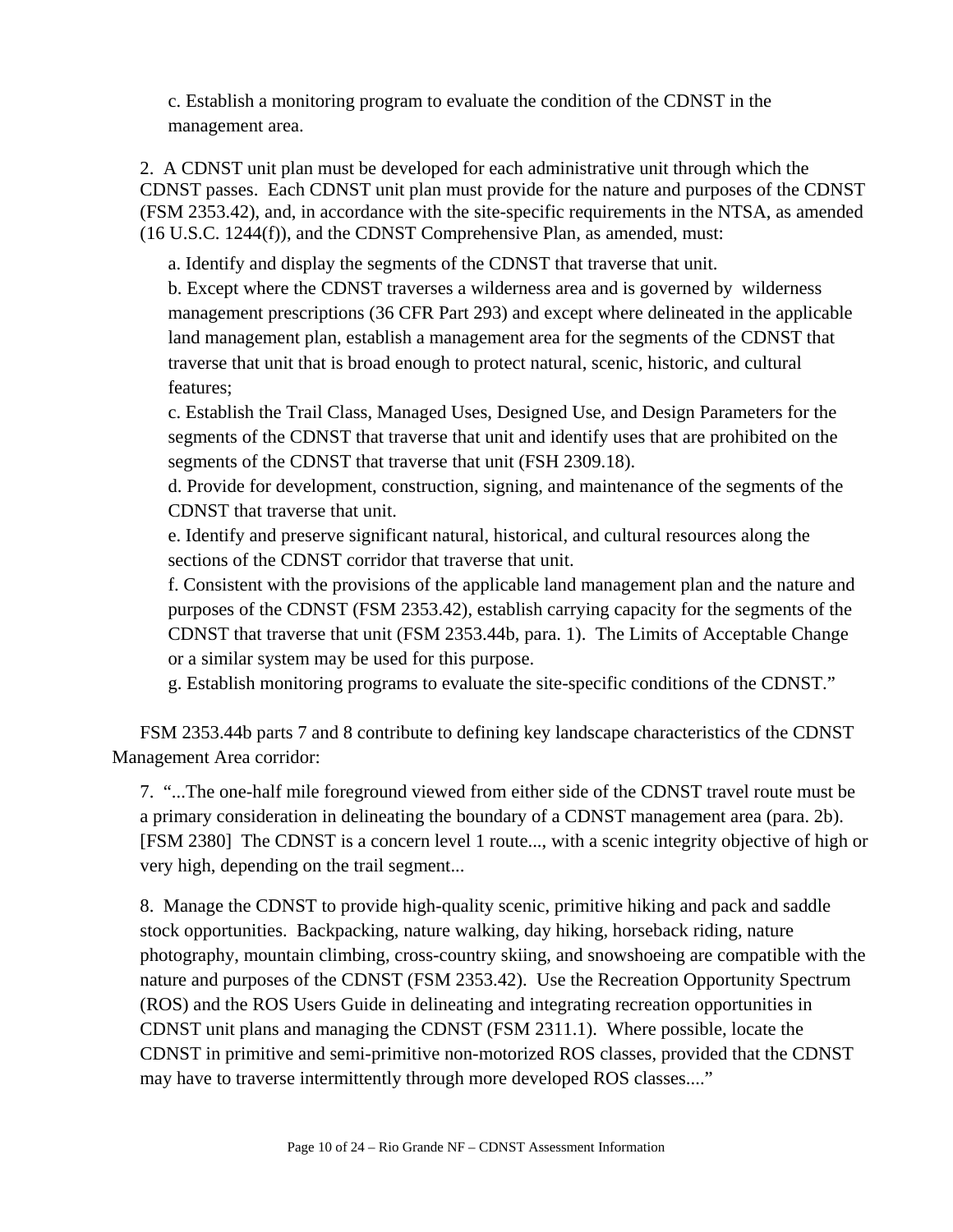FSM 1920.3 - 6, states, "Provide all Service-wide direction necessary for planning assessments, plan development, plan revision, plan amendment, and plan monitoring is contained or referenced in this chapter, and supplements, or handbooks thereto." National Scenic Trail policy and direction is found in the comprehensive plans for National Trails, FSM 2353.4, FSH 1909.10 section 14, and FSH 1909.20 section 24.43 which provide policy and management direction for implementing the requirements of the National Trails System Act.

FSH 1909.12 - 14 – ASSESSING DESIGNATED AREAS. Designated areas are specific areas or features within the plan area that have been given a permanent designation to maintain its unique special character or purpose… Certain purposes and restrictions are usually established for designated areas, which greatly influence management needs and opportunities associated with them.

The Interdisciplinary Team should identify and evaluate available information about designated areas including:

1. Types, purposes, and locations of established designated areas within the plan area. The Responsible Official should use a map to identify these locations, unless the location of the designated area must remain confidential for resource protection.

2. Range of uses, management activities, or management restrictions associated with the established designated areas in the plan area.

3. Existing plans for the management of established designated areas within the plan area, such as comprehensive plans for national scenic or historic trails.

FSH 1909.12 - 24.43 – National Scenic and Historic Trails

1. When developing plan components for national scenic and historic trails:

a. The Interdisciplinary Team should review the assessment for relevant information about existing national scenic and historic trails in the plan area, including established rights-ofway pursuant to 16 U.S.C 1246(a)(2) and direction contained in comprehensive plans (CPs) pursuant to 16 U.S.C. 1244(e) or 1244(f). For existing or study national scenic and historic trails that do not have such information published, assessments identify and evaluate other information pertinent to the location and management of national scenic and historic trails.

b. The Interdisciplinary Team shall identify Congressionally designated national scenic and historic trails and plan components must provide for the management of rights-of-ways (16 U.S.C 1246(a)(2)) consistent with applicable laws, regulations, and Executive Orders. Plan components must provide for the nature and purposes of existing national scenic and historic trails and for the potential rights-of-way of those trails designated for study (16 U.S.C.  $1244(b)$ ).

c. The Interdisciplinary Team shall use the national scenic and historic trails rights-of-way maps required by 16 U.S.C. 1246(a)(2) to map the location of the trails. Where national trail rights-of-way have not yet been selected, the Interdisciplinary Team shall reference the establishing legislation (16 U.S.C. 1244(a)) as the primary source for identifying and mapping the national scenic and historic trails right-of-way. If the right-of-way has not been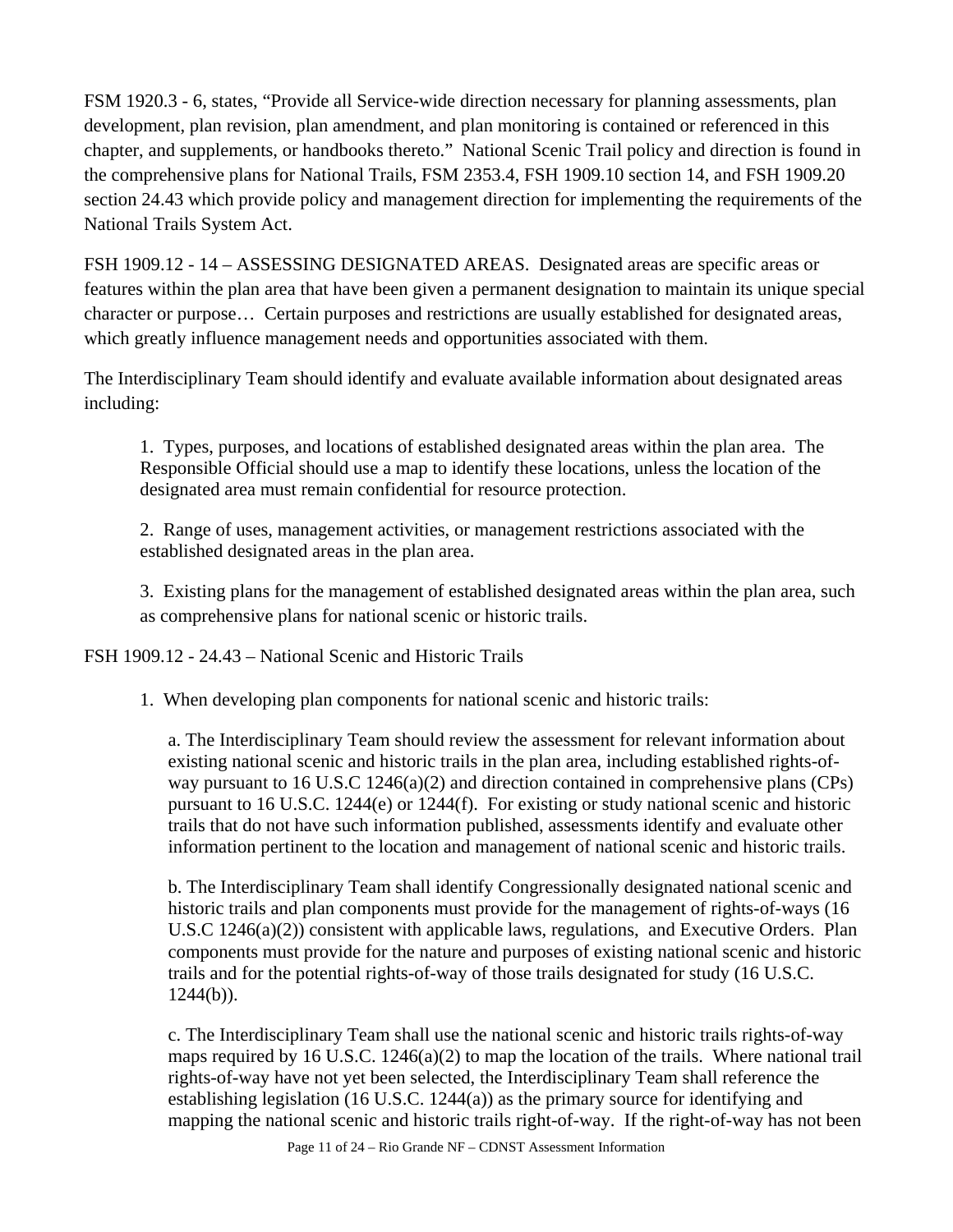selected, either through legislation or publication in the Federal Register, the Interdisciplinary Team should use other information to delineate a national scenic and historic trails corridor that protects the resource values for which the trail was designated or is being proposed for designation (16 U.S.C 1244(b)).

d. The Responsible Official shall consult with neighboring Responsible Officials when developing plan components for national scenic and historic trails that cross unit boundaries and shall strive to maintain or establish compatible management approaches while recognizing diverse resource conditions and needs in the different plan areas.

e. Plan components must be compatible with the objectives and practices identified in the comprehensive plan for the management of the national scenic and historic trail. The objectives and practices include the identification of resources to be preserved and the trail's carrying capacity.

f. The Responsible Official shall include plan components that provide for the nature and purposes of national scenic and historic trails in the plan area. In doing so, the Responsible Official should take into consideration other aspects of the plan related to the trail such as access, cultural and historic resources, recreational settings, scenic character, and valid existing rights.

2. The plan must include plan components including standards or guidelines for a designated area as described in section 24.2 of this Handbook. To meet this requirement the plan:

a. Should include desired conditions that describe the national scenic and historic trail and the recreational, scenic, historic, and other resource values for which the trail was designated.

b. May include objectives for national scenic and historic trails where existing conditions (settings, opportunities, scenic character, cultural and other resources values) are different from desired conditions. These objectives can identify intended activities to improve national scenic and historic trail conditions, mitigate or enhance associated resource values, create or improve connections with communities and visitors, or other desired and measureable outcomes that will improve the national scenic and historic trail experience.

c. May include standards or guidelines to place limits or conditions on projects or activities to protect the trail and associated resource values.

d. May include suitability plan components to limit or prevent incompatible uses and activities.

e. Must identify and map National scenic and historic trails per #1c above.

f. May, to apply plan components unique to the National and Scenic Historic Trail: provide one or more management or geographic areas for a national scenic and historic trail; reference the identified national scenic and historic trail right-of-way, place a corridor around the trail, or use other means to clearly identify where the plan components apply in reference to the trail.

FSM 2350 has more information about national scenic and historic trails.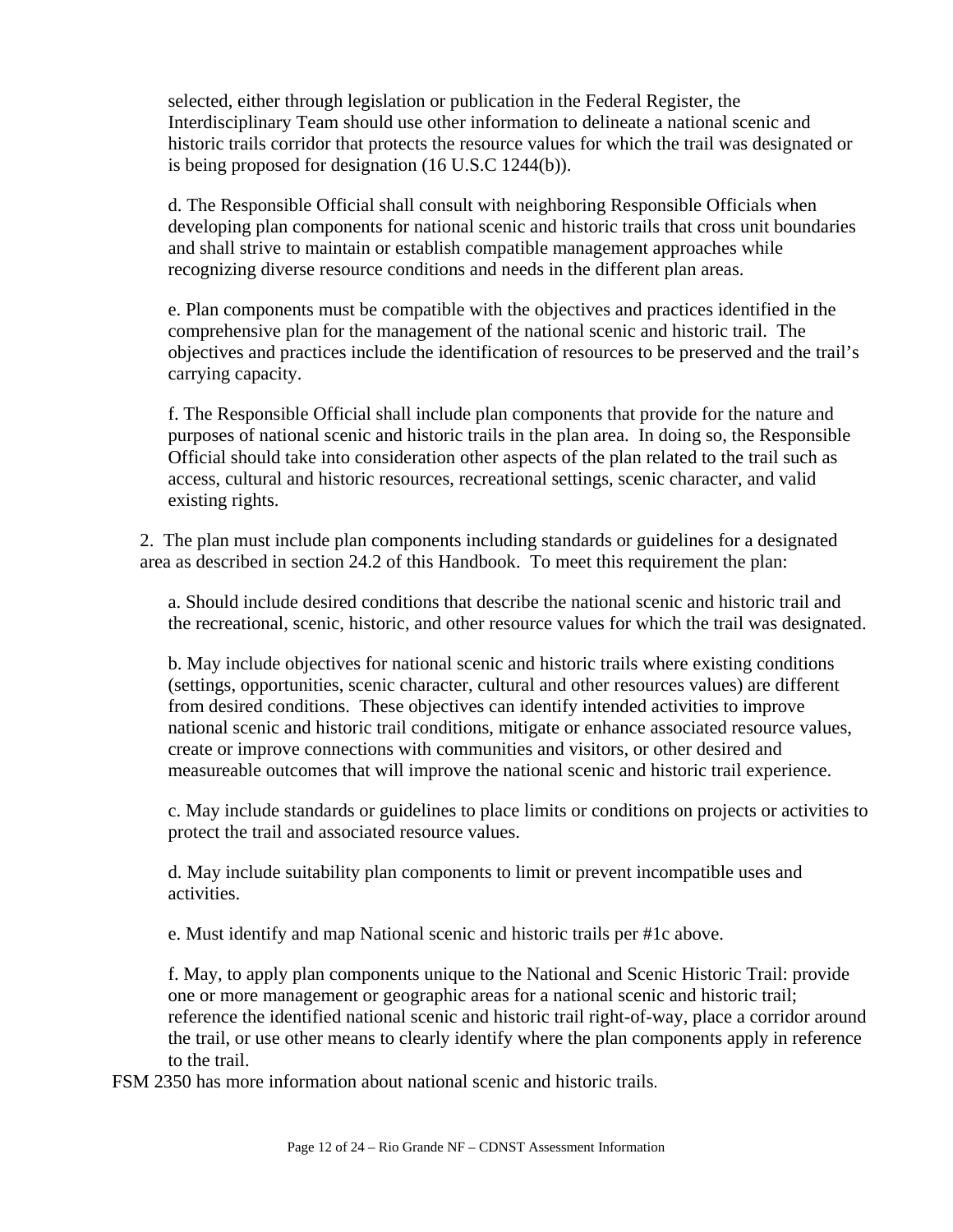In addition, see 23.23a – Sustainable Recreation Resources and Opportunities to Connect People with Nature; and 23.23f – Scenery, Aesthetic Values, Viewsheds, and Geologic Features.

### **MOU between the CDTC and Forest Service Regions**

A "MEMORANDUM OF UNDERSTANDING BETWEEN THE CONTINENTAL DIVIDE TRAIL COALITION AND UNITED STATES DEPARTMENT OF AGRICULTURE FOREST SERVICE REGIONS 1, 2, 3, AND 4" was approved by the President of CDTC and associated Regional Foresters in May 2014. The purpose is described as:

I. PURPOSE: The purpose of this MOU is to document the cooperation between the parties to ensure the development, coordination and completion of the CDNST in accordance with the following provisions.

- A. To complete and be stewards of the CDNST to connect people and communities to the Continental Divide by providing high-quality scenic, primitive hiking and horseback riding opportunities. In addition, to conserve natural, historic, and cultural resources along the CDNST corridor… [and]
- D. To support the coordination, protection, planning, and management of the CDNST….

### **II. Nature and Purposes**

The nature and purposes  $(NTSA, Sec.7(c))$  of the CDNST must be described and used as a basis for determining what activities and resource uses are allowed along the CDNST corridor. The nature and purposes of the CDNST may differ somewhat from those of other national scenic trails. The definition is formulated by extrapolating from the Trails for America report, NTSA, associated Congressional Reports, and CDNST Study Report:

#### *Trails for America*

Trails for America (1966), a report prepared by the Bureau of Outdoor Recreation in response to President Johnson's Natural Beauty Message of February 8, 1965, describes that, "the entire length of each national scenic trail, together with sufficient land area on both sides to safeguard adequately and preserve its character, should be protected…."

#### *National Trails System Act*

NTSA Sec. 3. [16 U.S.C. 1242] (a) (2). "National scenic trails, established as provided in section 5 of this Act, which will be extended trails so located as to provide for maximum outdoor recreation potential and for the conservation and enjoyment of the nationally significant scenic, historic, natural, or cultural qualities of the areas through which such trails may pass."

NTSA Sec. 5 [16 U.S.C. 1244] (f) … "the responsible Secretary shall...submit...a comprehensive plan for the acquisition, management, development, and use of the trail, including but not limited to, the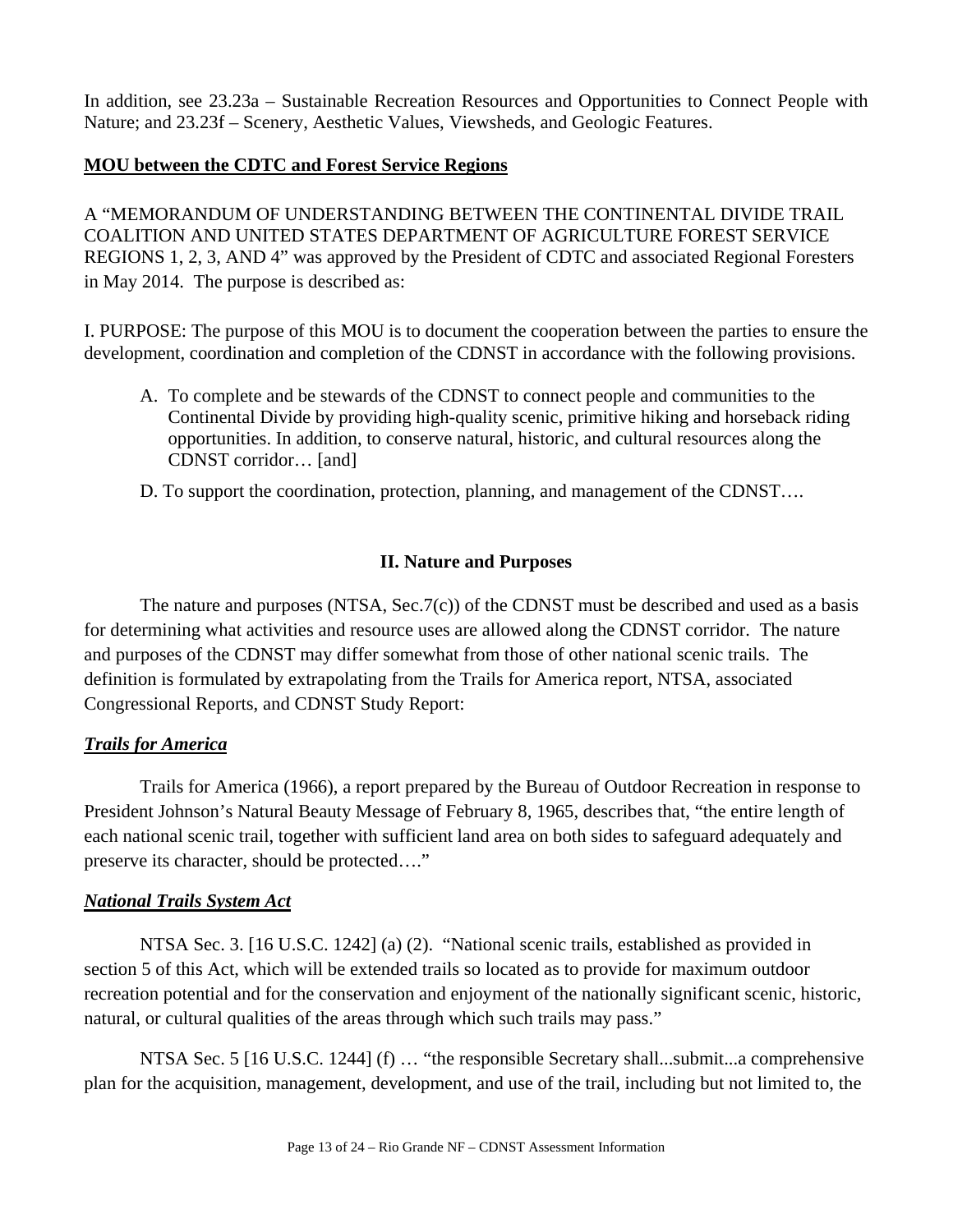following items: (1) specific objectives and practices to be observed in the management of the trail, including the identification of all significant natural, historical, and cultural resources to be preserved...."

NTSA Sec. 7. [16 U.S.C. 1246] (c). "Other uses along the trail, which will not substantially interfere<sup>8</sup> with the nature and purposes of the trail, may be permitted...[To] the extent practicable, efforts be made to avoid activities incompatible with the purposes for which such trails were established. The use of motorized vehicles by the general public along any national scenic trail shall be prohibited...."

### *Congressional Reports*

"The Act was intended to insure that long-distance, high-quality trails with substantial recreation and scenic potential were afforded Federal recognition and protection" (S.R. 95-636). "Title V establishes new units of the National Park and National Trail Systems which the committee believes to be essential additions to these national programs. Timely action to preserve portions of our heritage, both historical and natural, within the states and insular areas is needed to assure these resources are not lost through adverse actions by special interest groups" (H.R. 95-1165).

### *CDNST Study Report*

The Study Report of 1976, prepared by the Bureau of Outdoor Recreation in response to the identification of the CDNST, under the NTSA, as as a potential addition to the national trails system, describes that, "The primary purpose of this trail is to provide a continuous, appealing trail route, designed for the hiker and horseman, but compatible with other land uses... One of the primary purposes for establishing the Continental Divide National Scenic Trail would be to provide hiking and horseback access to those lands where man's impact on the environment has not been adverse to a substantial degree and where the environment remains relatively unaltered. Therefore, the protection of the land resource must remain a paramount consideration in establishing and managing the trail. There must be sufficient environmental controls to assure that the values for which the trail is established are not jeopardized...

The trail experience on or near the Divide is an intimate one, for one can walk or ride horseback across vast fields of wildflowers and contemplate a story dating from the dawn of earth's history. This story began when a portion of the earth was thrust upward, creating the sharp precipitous peaks that were sculptured into rich land forms leaving sparkling lakes, crystal-clear streams, and myriads of cascading waterfalls. Along the way, the tranquility of the alpine meadows, verdant forests and semidesert landscape overwhelms everyone who passes that way. The trail would provide the traveler his best encounter with the Continental Divide — its serenity and pure air — and would supply for every trail traveler some of the world's most sublime scenes...

<sup>8</sup> The BLM in MS-6280 defines, "S*ubstantial Interference*. Determination that an activity or use affects (hinders or obstructs) the nature and purposes of a designated National Trail (see nature and purposes)."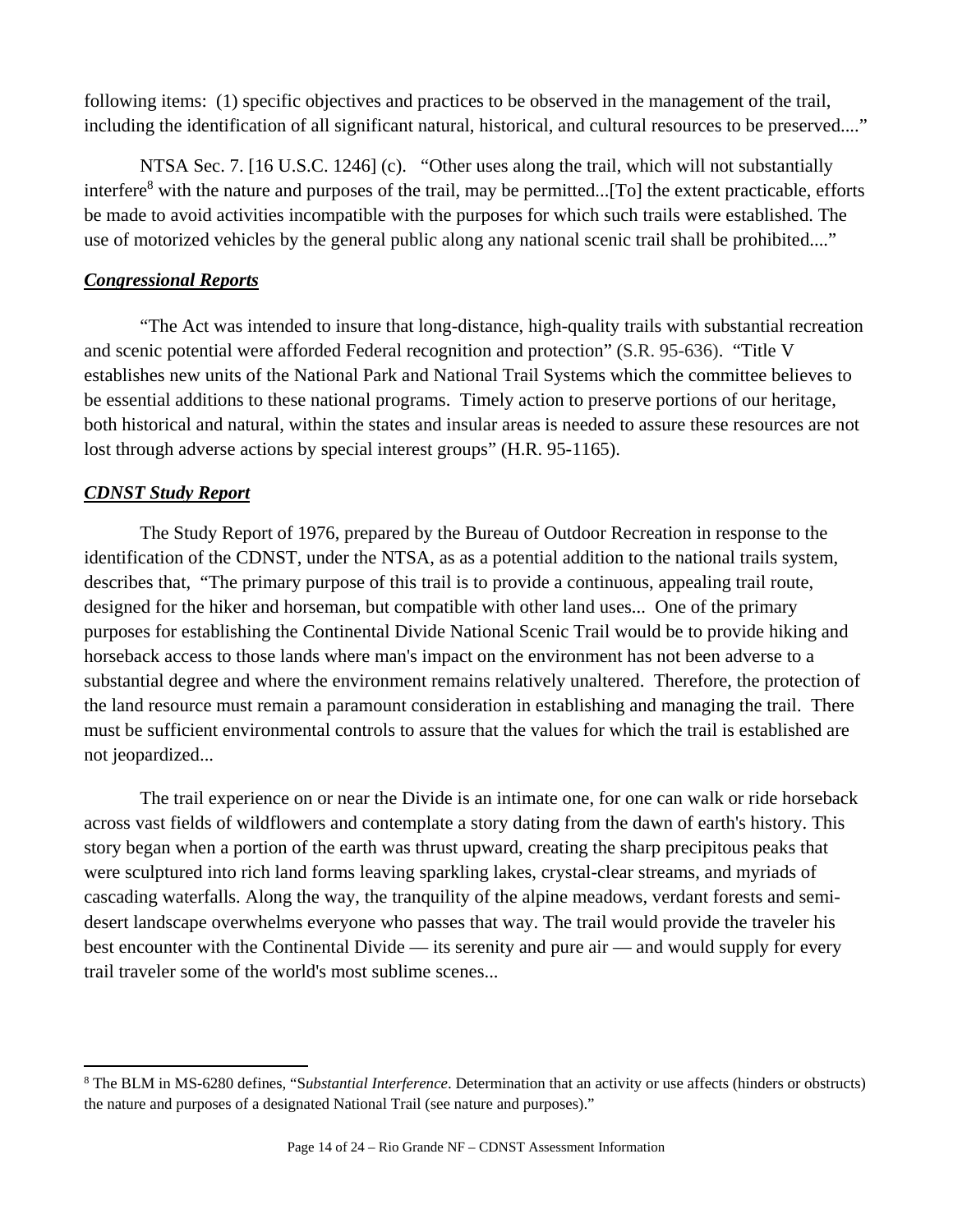The basic goal of the trail is to provide the hiker and rider an entree to the diverse country along the Continental Divide in a manner, which will assure a high quality recreation experience while maintaining a constant respect for the natural environment... The Continental Divide Trail would be a simple facility for foot and horseback use in keeping with the National Scenic Trail concept as seen in the Appalachian and Pacific Crest Trails."

# *CDNST Leadership Council*

 The CDNST Leadership Council, in 2004, established a Vision and Guiding Principles for the development and protection of the CDNST. The Vision for the CDNST is: "Complete the Trail to connect people and communities to the Continental Divide by providing scenic, high-quality, primitive hiking and horseback riding experiences, while preserving the significant natural, historic, and cultural resources along the Trail." The

"The primary value of the Continental Divide Trail is its emphasis on conservation of the natural beauty of our environment, and on a wise use of our environment to give the greatest pleasure and health to our citizens. Under the proposed scheme, it is my understanding that…the environment of the Trail would be kept in its natural state as much as possible. Such an investment is prudent now, before the natural beauty can be eroded through overuse and expansion of communities into the area."

Statement of Honorable Peter Dominick, U.S. Senator from the State of Colorado

Council's membership consists of senior Forest Service, Bureau of Land Management, and National Park Service responsible officials.

### *Public Involvement in the Formulation of Policy*

The formulation of the nature and purposes direction for the CDNST was developed through a public process (36 CFR 216) and approved by Associate Chief Hank Kashdan as documented in Federal Register: October 5, 2009 (74 FR 51116).<sup>9</sup> The following is the response to nature and purposes comments –

"The amendments to the 1985 CDNST Comprehensive Plan and corresponding directives are to ensure that the nature and purposes of the CDNST track those in the 1976 CDNST Study Report and 1977 CDNST Final Environmental Impact Statement, which were prepared pursuant to the NTSA (16 U.S.C. 1244(b)). The 1976 CDNST Study Report states:

The primary purpose of this trail is to provide a continuous, appealing trail route, designed for the hiker and horseman, but compatible with other land uses. \* \* \* One of the primary purposes for establishing the Continental Divide National Scenic Trail would be to provide hiking and horseback access to those lands where man's impact on the environment has not been adverse to a substantial degree and where the environment remains relatively unaltered. Therefore, the protection of the land resource must remain a paramount consideration in establishing and managing the trail. There must be sufficient environmental controls to assure that the values for which the trail is established are not jeopardized. \* \* \* The basic goal of the trail is to provide the hiker and rider an entree to the diverse country along the Continental Divide in a manner, which will assure a high-quality recreation experience while maintaining a constant respect for

 <sup>9</sup> This Federal Register Notice, in part, details direction for "nature and purposes," "visual resource management," "recreation resource management," "motor vehicle use," and "carrying capacity."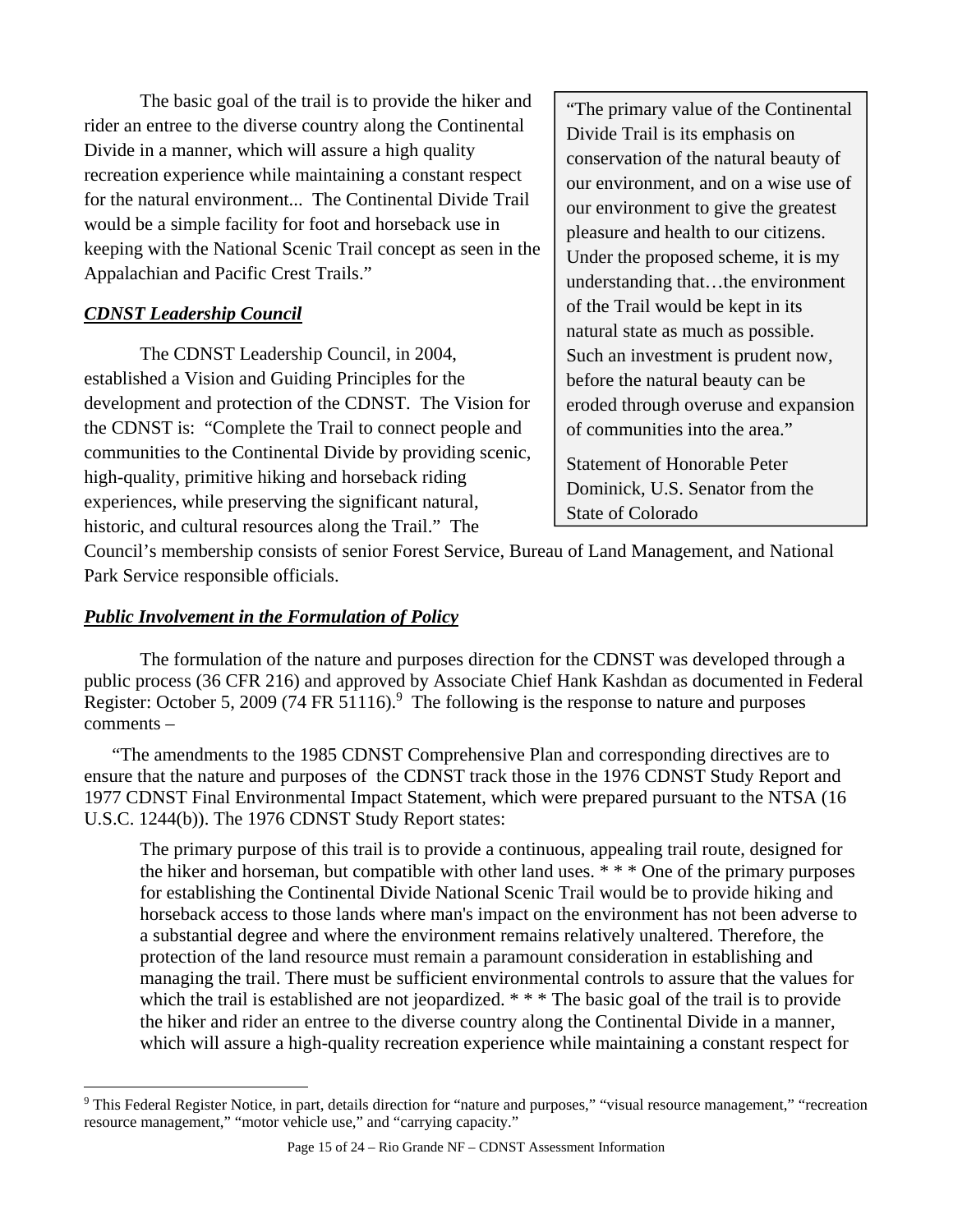the natural environment. \* \* \* The Continental Divide Trail would be a simple facility for foot and horseback use in keeping with the National Scenic Trail concept as seen in the Appalachian and Pacific Crest Trails.

Thus, the 1976 CDNST Study Report states that the primary purpose of the CDNST is to provide a high-quality recreation experience for hiking and horseback riding.

Consistent with the NTSA, the 1976 CDNST Study Report, and the 1977 CDNST Final Environmental Impact Statement, the amended CDNST Comprehensive Plan states that the nature and purposes of the CDNST are to provide for high-quality scenic, primitive hiking and horseback riding opportunities and to conserve natural, historic, and cultural resources along the CDNST corridor. The amended CDNST Comprehensive Plan and final directives implementing the amendments to the CDNST Comprehensive Plan on National Forest System lands provide that backpacking, nature walking, day hiking, horseback riding, nature photography, mountain climbing, cross-country skiing, and snowshoeing are compatible with the nature and purposes of the CDNST.... The amendments to the CDNST Comprehensive Plan and directives ensure consistency with the nature and purposes of the CDNST in the context of right-of-way acquisition, land management planning, scenery management, recreation resource management, motor vehicle use, trail and facility standards, and carrying capacity.'

The 1983 amendment to the NTSA, which added 16 U.S.C. 1246(j), does not modify the nature and purposes of the CDNST. The added subsection simply lists uses and vehicles that may be permitted on National Trails generally.

The NTSA states that all National Scenic Trails must be so located to provide for maximum outdoor recreation potential and conservation of natural, historic, and cultural resources (16 U.S.C.  $1242(a)(2)$ ). This requirement is reflected in the nature and purposes statement in the amended CDNST Comprehensive Plan, which states that the nature and purposes of the CDNST are to provide for high-quality scenic, primitive hiking and horseback riding opportunities and to conserve natural, historic, and cultural resources along the CDNST corridor. Where possible, the CDNST will be located in primitive or semi-primitive non-motorized settings, which will further contribute to providing for maximum outdoor recreation potential and conservation of natural, historic, and cultural resources in the areas traversed by the CDNST....

The Forest Service has removed the words `non-motorized' and `recreational' from the nature and purposes statement for the CDNST, as these words were redundant. `High-quality scenic, primitive hiking and horseback riding' are non-motorized recreation opportunities. The Agency has not removed the word `primitive' from the nature and purposes statement, as it is not redundant and is not ambiguous. It means `of or relating to an earliest or original stage or state....' Preferred recreation settings, including primitive or semi-primitive non-motorized categories, are delineated in the Forest Service's Recreation Opportunity Spectrum system (FSM 2311.1) and described in the CDNST Comprehensive Plan, Chapter IV(B)(5).

The amendments to the 1985 CDNST Comprehensive Plan apply throughout the document to the extent applicable, not just to the provisions that are specifically referenced in the amendments. The Forest Service agrees that this intent should be expressly stated. Therefore, the Agency has added the following statement to the amendments:

To the extent there is any inconsistency between the foregoing revisions and any other provisions in the 1985 CDNST Comprehensive Plan, the foregoing revisions control."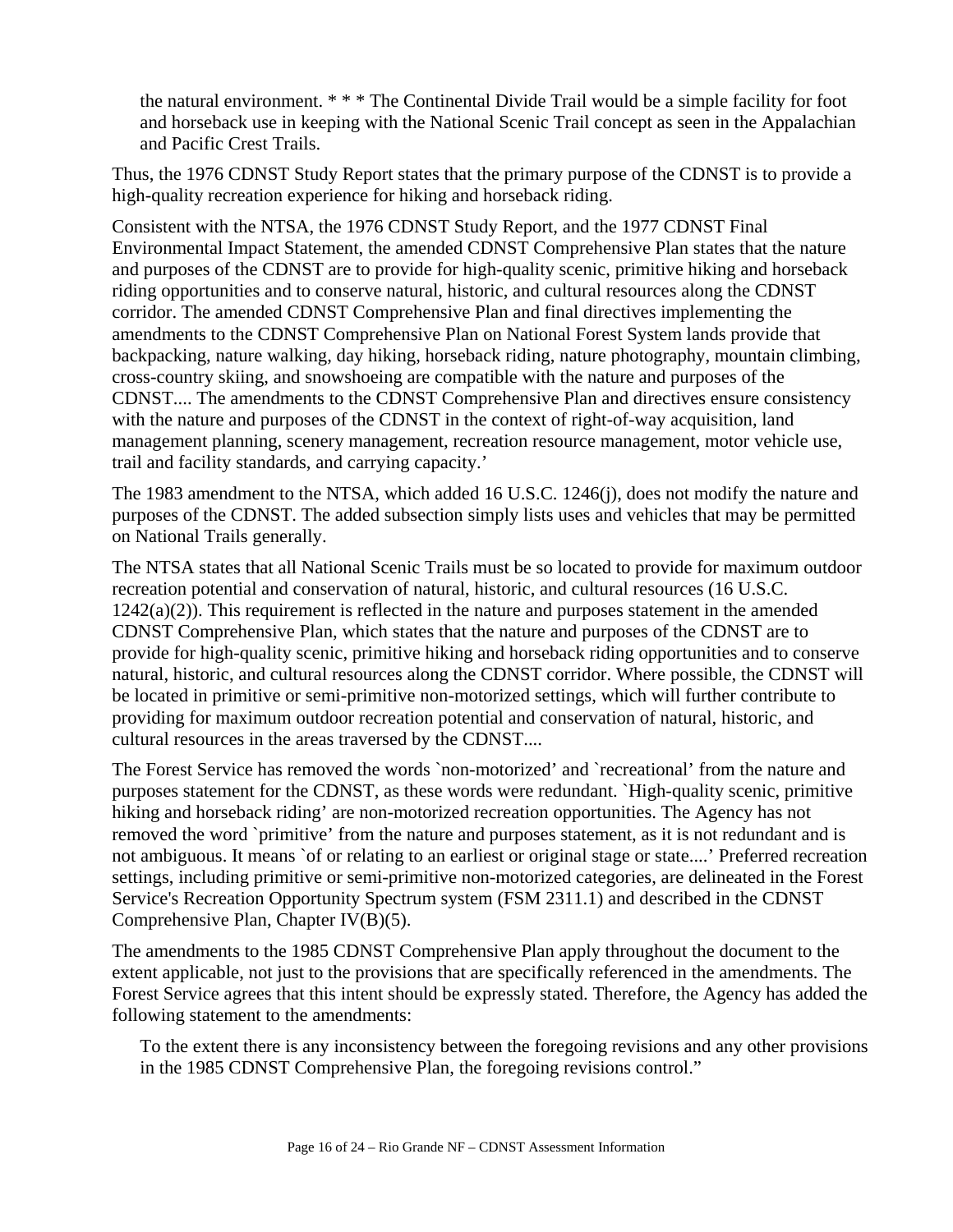#### *Summary*

In consideration of the language in the NTSA, Congressional Reports, CDNST Study Report and public comments, the nature and purposes policy for the CDNST is: "The nature and purposes of the CDNST are to provide for high-quality scenic, primitive hiking and horseback riding opportunities and to conserve natural, historic, and cultural resources along the CDNST corridor" (CDNST Comprehensive Plan and FSM 2353.42)*.* 10

#### **III. Planning Considerations**

National Trails are administered as trail corridors. Managers should establish plan components<sup>11</sup> that address (1) desired visitor experience opportunities and settings, and (2) the conservation of scenic, natural, historical, and cultural qualities of the corridor. In addition, supporting standards and guidelines need to be established to achieve desired conditions and objectives, and monitoring methods are to be described.

In 2009, the amended CDNST Comprehensive Plan and FSM 2353.4 constituted new information (40 CFR 1502.9(c)). The responsible official must review the new information and determine its significance to environmental concerns and bearing on current Land Management Plan (LMP) direction (FSH 1909.15 - 18). In regards to environmental documents for enacted LMPs, determine if Management Area (MA) prescriptions<sup>12</sup> and plan components along the CDNST travel route and corridor provide for the nature and purposes of the CDNST (FSM 2353.42 and FSM 2353.44b(1)). If not, the LMP should be amended or revised following the appropriate NEPA process to address the planning requirements of the NTSA (16 U.S.C. 1244(5)(f) and FSM 2353.44(b)(1)). The BLM has similar requirements for addressing new information (Land Use Planning Handbook, H-1601- 1). Furthermore, project proposals may bring the CDNST into the scope of a NEPA process due to potential direct, indirect, and cumulative impacts of past actions and new proposals that may substantially interfere with the nature and purposes of the CDNST  $(40 \text{ CFR } 1508.25(c))$ .<sup>13</sup> This in turn could trigger the need for a land and resource management plan amendment, and on National Forest System lands, the development of a CDNST Unit Plan. Land management plans are to protect potential

<sup>&</sup>lt;sup>10</sup> The BLM in MS-6280 defines, "Nature and Purposes. The term used to describe the character, characteristics, and congressional intent for a designated National Trail, including the resources, qualities, values, and associated settings of the areas through which such trails may pass; the primary use or uses of a National Trail; and activities promoting the preservation of, public access to, travel within, and enjoyment and appreciation of National Trails."

<sup>&</sup>lt;sup>11</sup> Plan components guide future project and activity decisionmaking.

<sup>&</sup>lt;sup>12</sup> Management prescriptions are management practices and intensity selected and scheduled for application on a specific area to attain multiple-use and other goals and objectives.

<sup>&</sup>lt;sup>13</sup> A substantial interference include the cumulative effects of actions that that degrade the Scenic Integrity Level or modified the ROS Class resulting in more developed or modified CDNST settings of selected and high potential route segments. The cumulative effects period is the 36 years since the CDNST was established and designated by Congress in 1978.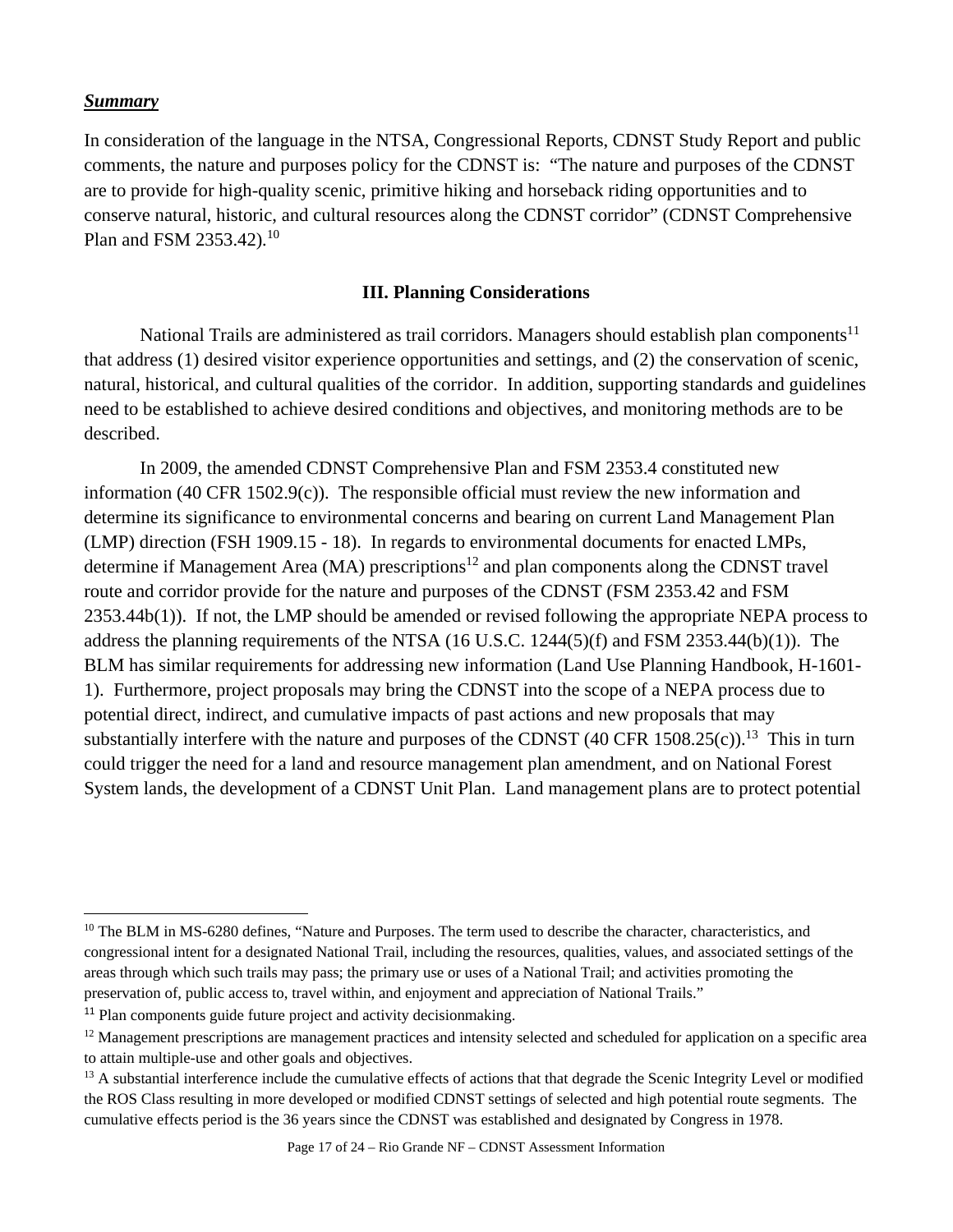CDNST rights-of-way<sup>14</sup> and high potential route segments<sup>15</sup> where the rights-of-way is yet to be selected and the travelway officially located (1246(a)(2) and 16 U.S.C. 1244(f)(3)). Until the CDNST rights-ofway is selected and the corridor is located, the Agencies must not undertake any major Federal action which (1) may adversely impact potential CDNST rights-of-way and corridor locations, (2) limit the choice of reasonable alternatives, and (3) prejudice ultimate rights-of-way and locations decisions (40 CFR 1506.1).

The land and resource management plan responsible official should work with adjacent landowners to establish and protect the CDNST corridor. However, recognize that Congress has set a limit on protecting a corridor where the CDNST crosses private land. The authority of the Federal Government to acquire fee title under the NTSA Section 5 is limited to an average of not more than 1/4 mile on either side of the trail.

The CDNST is administered by the Secretary of Agriculture. Delegation of those responsibilities to Forest Service officials is found in FSM 2353.04. The lead Forest Service official for coordinating matters concerning the study, planning, location, and operation of the CDNST is the Regional Forester for the Rocky Mountain Region (FSM 2353.04(5)(b)).

### **Locating the CDNST Corridor and Establishing Management Direction**

The CDNST corridor is to be described through the delineation of a Management Area (MA) with plan components that provide for the nature and purposes values of this designated National Scenic Trail. To provide for the nature and purposes of the National Trail, several location and management factors should be considered; such as and where reasonable to do so, the MA or NTMC should be located in more primitive ROS classes; once located the management of the MA or NTMC should provide for a Primitive or Semi-Primitive Non-Motorized experiences to extent practicable. In addition, the CDNST travelway is a concern level 1 travel route and scenic management objectives of high or very high must be met in the immediate foreground and foreground to the extent practicable. The boundary of the MA should follow topographic features to the extent possible, while being at least onehalf mile wide on each side of the established and potential locations of the National Trail travel routes. This recommendation is based on ROS criteria that identify remoteness for a Semi-Primitive Non-Motorized setting as: An area at least 1/2-mile but not further than 3 miles from all roads, railroads or trails with motorized use; can include the existence of primitive roads and trails if closed to motorized use. More than 3 miles would tend to classify the area as Primitive<sup>16</sup> another desirable setting. The

<sup>&</sup>lt;sup>14</sup> The BLM in MS-6280 defines a, *'National Trail Management Corridor*. Allocation established through the land use planning process, pursuant to Section 202 of Federal Land Policy and Management Act and Section 7(a)(2) of the National Trails System Act ("rights-of-way") for a public land area of sufficient width within which to encompass National Trail resources, qualities, values, and associated settings and the primary use or uses that are present or to be restored."<br><sup>15</sup> The term "high potential route segments" means those segments of the North Country and Continental

would afford high quality recreation experience in a portion of the route having greater than average scenic values (16 U.S.C 1251(2)).

<sup>&</sup>lt;sup>16</sup> FSM 2310.3 – [Planning] Policy. 1. Use the ROS to establish planning criteria, generate objectives for recreation, evaluate public issues, integrate management concerns, project recreation needs and demands, and coordinate management objectives. 2. Use the ROS system to develop standards and guidelines for proposed recreation resource use and development. 3. Use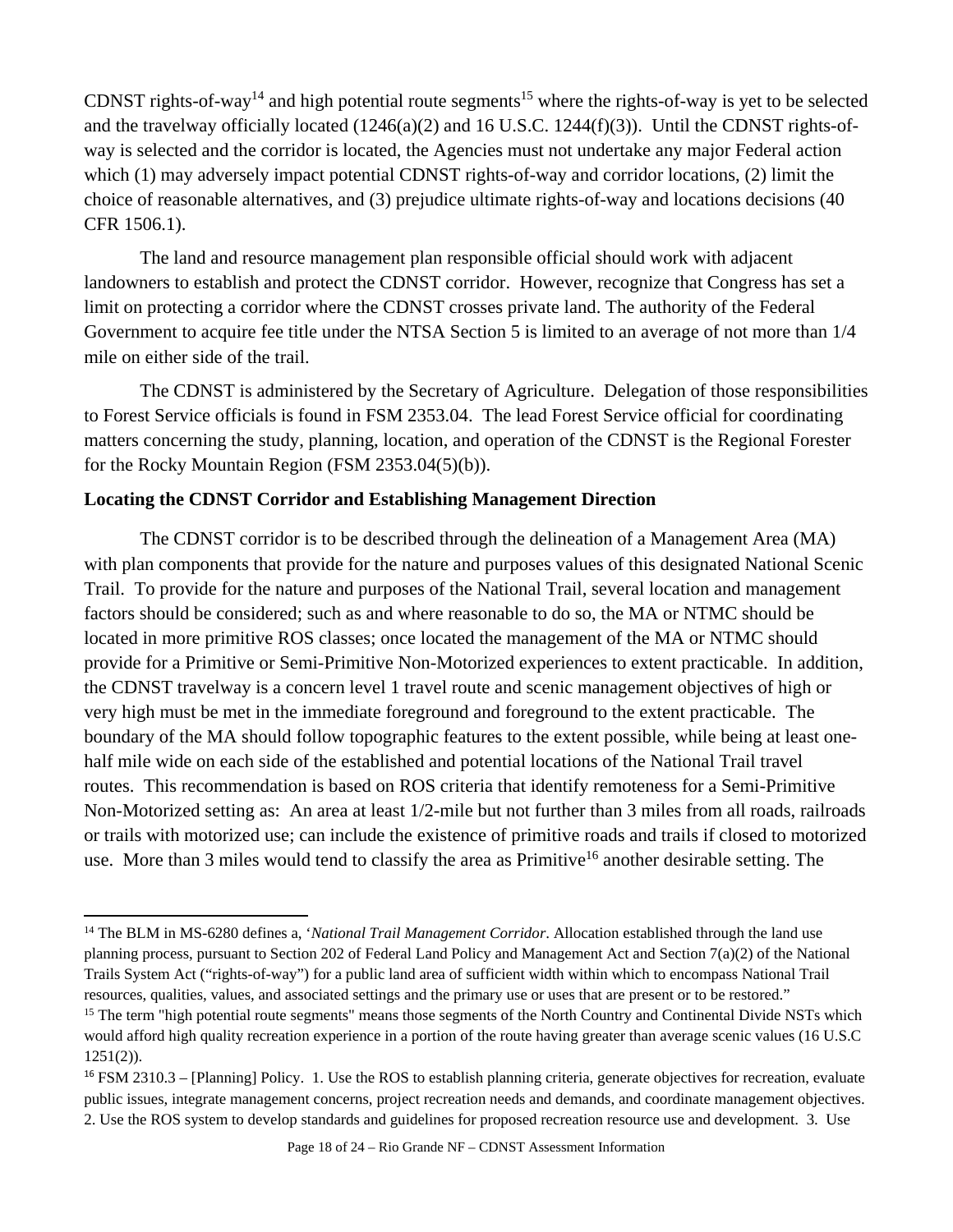Forest Service Scenery Management System identifies that the middleground begins at 1/2-mile of the travel route.<sup>17</sup>

 The Bureau of Outdoor Recreation, pursuant to 16 U.S.C. 1244(b), prepared a Study Report for the CDNST that was completed in 1976. The Chief of the Forest Service adopted the 1976 CDNST Study Report and 1977 CDNST Final Environmental Statement on August 5, 1981 (46 FR 39867). In 2009 the Chief amended the 1985 CDNST Comprehensive Plan and issued conforming FSM 2353.4 policy.

 Comprehensive plan requirements (16 U.S.C. 1244(f)) for the CDNST are addressed through staged or stepped-down decision processes: (1) the 2009 Comprehensive Plan established broad policy and procedures, (2) land management plans guide all natural resource management activities and establish management standards and guidelines for the National Forest System (36 CFR 219.1), provide integrated resource management direction for special areas (36 CFR 219.2), and address programmatic planning requirements as described in the Comprehensive Plan (Chapter IV), and (3) mid-level and site-specific plans complete the comprehensive planning process through field-level actions to protect the corridor and then maintain or construct the travel route (FSM 2353.44b part 2). The following direction is found in the Comprehensive Plan and Forest Service Manual:

A comprehensive plan for a National Trail is not a LMP resource plan—36 CFR 219.15(e). Instead, the establishment of the comprehensive plan for the CDNST constitutes an overlay on the management regime otherwise applicable to public areas managed by land management agencies. The NTSA (and E.O. 13195) limits the management discretion the agencies would otherwise have by mandating the delineation and protection of the nature and purposes of the CDNST.

 Recreation Resource Management is addressed in the CDNST Comprehensive Plan in Chapter IV.B.5, page 14. Policy is described in Part b as, "(1) Manage the CDNST to provide high-quality scenic, primitive hiking and pack and saddle stock opportunities. Backpacking, nature walking, day hiking, horseback riding, nature photography, mountain climbing, cross-country skiing, and snowshoeing are compatible with the nature and purposes of the CDNST."

Management direction is described in the Comprehensive Plan, Chapter IV.B.5. Part c, page 16, as, "(1) Use the ROS system in delineating and integrating recreation opportunities in managing the CDNST. Where possible, locate the CDNST in Primitive or Semi-Primitive Non-Motorized ROS classes; provided that the CDNST may have to traverse intermittently through more developed ROS classes to provide for continuous travel between the Canada and Mexico borders." All ROS classes are summarized in this section of the Comprehensive Plan to assure that identical definitions are used across administrative units; this summary is not to be construed as indicating a desirability or compatibility of

 the ROS system guidelines to describe recreation opportunities and coordinate with other recreation suppliers.... [Policy has been in effect from 1986 to present.] FSM 2311.1 – Reference: ROS User Guide.

<sup>&</sup>lt;sup>17</sup> Landscape Aesthetics, A Handbook for Scenery Management, Agricultural Handbook Number 701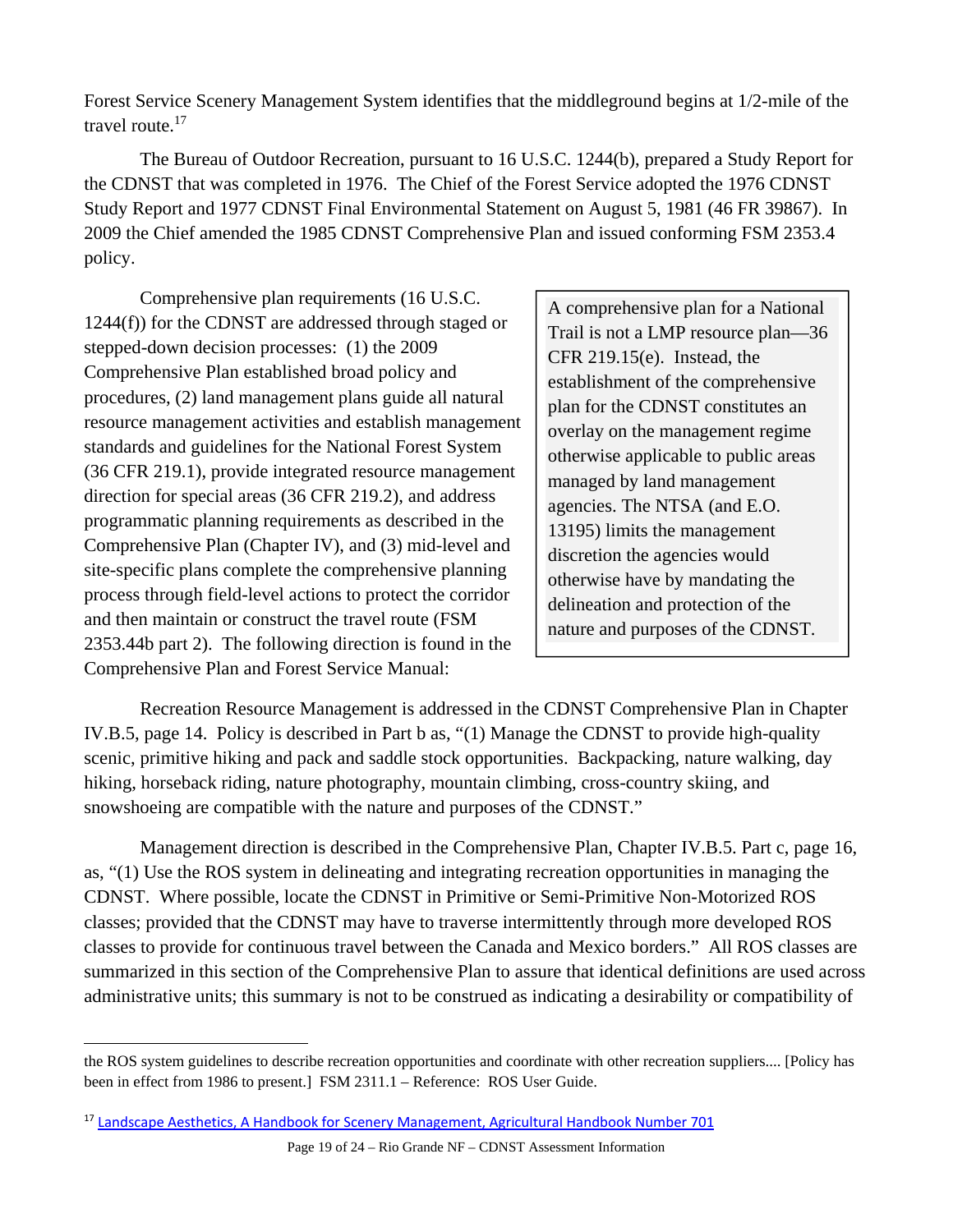managing the CDNST corridor to provide for Semi-Primitive Motorized, Roaded Natural, and Rural ROS class conditions. Primitive and Semi-Primitive Non-Motorized classes are consistent with the nature and purposes (values) of the CDNST. Management direction for Semi-Primitive Motorized, Roaded Natural, Rural, and Urban ROS classes allow uses that substantially interfere with the nature and purposes of the CDNST.

### **Carrying Capacity**

National Trails System Act  $(NTSA)^{18}$ , sections 5(e) and 5(f), direct that a comprehensive plan for a national trail, "identify carrying capacity of the trail and a plan for its implementation." This is similar to Section  $3(d)(1)$  of the Wild and Scenic Rivers Act (WSRA)<sup>19</sup> that directs federal river-administering agencies to "address…user capacities" in a comprehensive river management plan (CRMP) prepared for each component of the National Wild and Scenic Rivers System. The NTSA and WSRA do not define "carrying capacity" or "user capacities," but recent litigation has focused primarily on the recreational use.<sup>20</sup> The scope of "carrying capacity" and "user capacity" broadly includes visitor use, other public use, and administrative use, but with particular emphasis on the recreational aspect.

 Carrying capacities are an integral part of the management approaches identified in a CP to protect and enhance National Scenic Trail (NST) nature and purposes. The nature and purposes of a NST are also known as NST values. The values of National Scenic Trails (NST) include: (1) visitor experience opportunities and settings, and (2) the conservation and protection of scenic, natural, historical, and cultural qualities of the corridor. Primitive and Semi-Primitive Non-Motorized Recreation Opportunity Spectrum (ROS) classes generally provide for desired experiences where the allowed non-motorized activities reflect the purposes for which the National Trail was established. Furthermore, the NTSA goes beyond ROS descriptors requiring the protection of significant resources and qualities along the National Trail corridor.

 Addressing visitor capacities requires managers to assess impacts from both established uses and potential new uses. It can be a challenging task because of the complex relationship between human uses and national trail values. The capacity to absorb use without substantial impacts to resources and visitor experiences is dependent on myriad interrelated factors. Capacity-related decisions can also potentially lead to management actions that restrict the public's access to federal lands.

# *Forest Service – The following describes common considerations and elements of what could be expected for (or lead to) locations and Plan components that would be applied to a Management Area to achieve the nature and purposes of the CDNST:*

Forest Service land management plans shall form one integrated plan for each unit (16 U.S.C.  $1604(f)(1)$ ). The plan must provide for ecosystem services and multiple uses, including outdoor recreation, range, timber, watershed, wildlife, and fish, within Forest Service authority and the inherent

<sup>18 16</sup> U.S.C. §1241-1251: Public Law 90-543 (October 2, 1968) and amendments.

<sup>19</sup> 16 U.S.C. §1271‐1278; Public Law 90‐542 (October 2, 1968) and amendments.

<sup>20</sup> *See Friends of Yosemite Valley v. Kempthorne*, 520 F.3d 1024 (9th Cir. 2008); *American Whitewater v. Tidwell,* (D.S.C. 2012).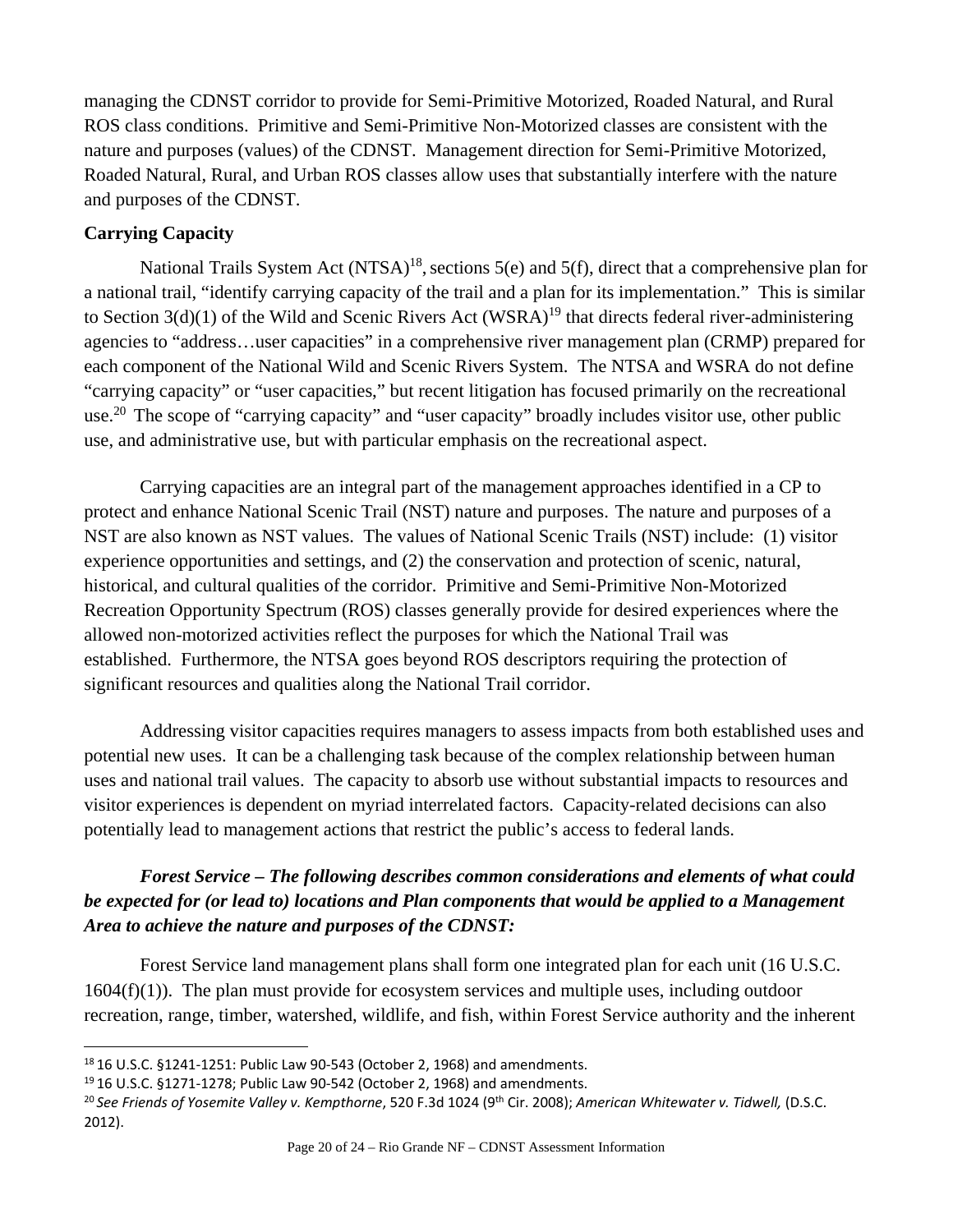capability of the plan area as follows: ... (b)... (1) The plan must include plan components, including standards or guidelines, to provide for: (i) Sustainable recreation; including recreation settings, opportunities, and access; and scenic character..., and (vi) appropriate management of other designated areas or recommended designated areas in the plan area...(36 CFR 219.10(b)(i) $\&$ (vi)). The CDNST is a congressionally designated area (36 CFR 219.19).

On National Forest System lands, a MA is to be established for existing CDNST rights-of-way corridors (FSM 2353.44b(1)). For CDNST sections that pass through the planning unit, plan components must include management and use direction (16 U.S.C. 1244(f)) for the rights-of-way that provide for the nature and purposes of this National Trail (16 U.S.C. 1246). In addition to having appropriate direction in LMPs, some actions are only allowed or are dependent on the approval of a CDNST Unit Plan (FSM 2353.44(b)(2)); this would include a decision that would allow bicycle use (FSM 2353.44b(10)) and motor vehicle use (FSM 2353.44b(11)).

### **CDNST LMP MA Desired Conditions**

#### **Descriptions**

Consistent with the CDNST Comprehensive Plan, the MA provides high-quality scenic, primitive hiking and horseback riding opportunities and conserves natural, historic, and cultural resources. Desired conditions are characterized by Primitive and Semi-Primitive Non-Motorized ROS settings. These settings are characterized by the following conditions:

 Primitive: This ROS class provides users with a primitive recreation experience. These segments are set in an essentially unmodified environment. Evidence of humans would be unnoticed by an observer traveling through the area. The travel route should be at least 3 miles from all roads, railroads, or trails with motorized use. Places for camping will be available and rudimentary facilities for overnight camping could be provided outside designated wilderness. Interactions between users will be minimal. The user will enjoy maximum opportunity for solitude and testing of outdoor skills. Feelings of regulation will be minimized to the greatest extent possible. Feelings of physical achievement and self-reliance will be an important part of the experience offered. Ecological processes such as fire, insects, and disease exist.

 Semi-primitive Non-Motorized: The ROS class provides a natural setting that could have subtle modifications that would be noticed, but not draw the attention of an observer traveling through the area. The travel route will be at least one-half mile from all roads, railroads, or trails with motorized use. Opportunities for solitude and exercising outdoor skills will be present, but the areas are not as remote as in the primitive class. Ecological processes such as fire, insects, and disease exist.

#### **CDNST LMP MA Objectives**

#### **Descriptions**

Complete the CDNST Unit Plan (FSM 2353.44(b)(2)) within three years. [Example of steppeddown and staged planning and decision-making.]

Complete the CDNST travel route through the MA within five years. [Example of proposed and possible actions.]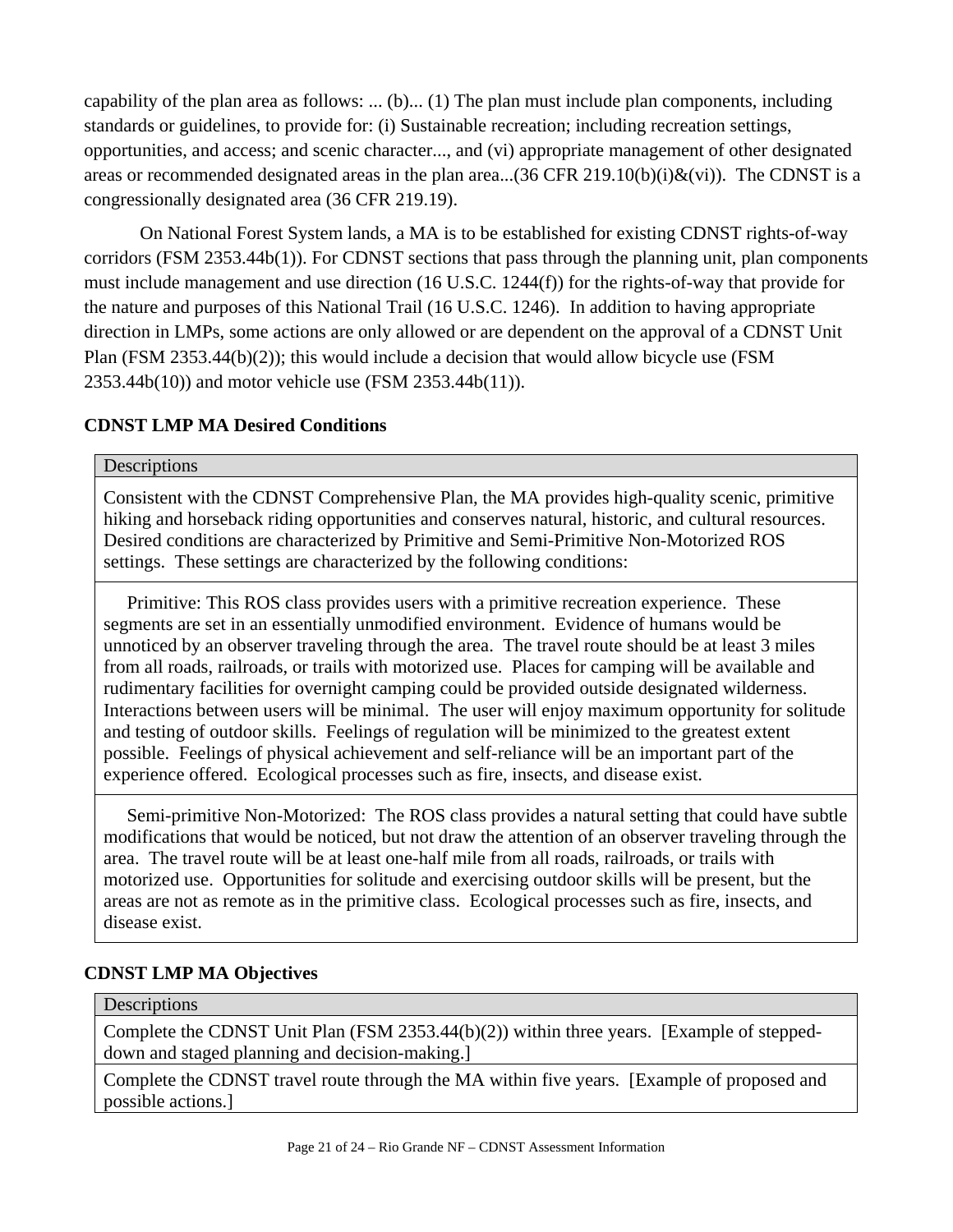### **CDNST LMP MA Standards or Guidelines**

Descriptions - See FSM 1110.8 for Degree of Compliance or Restriction "Helping Verbs" and "Mood of Verb" Definitions

#### **Scenery Management**

Manage the travelway as a concern level 1 travel route. Resource management actions are to meet a Scenic Integrity Level of Very High or High in the immediate foreground and foreground visual zones. Excepted are management activities that contribute to achieving the overall nature and purposes of the CDNST.

*Forest-wide Standard: Resource management actions are to meet a Scenic Integrity Level of Very High, High, or Moderate in the middleground as viewed from the existing and potential CDNST travel routes.*

#### **Recreation Management**

Resource manage actions and allowed uses must be consistent with maintaining or achieving Primitive or Semi-Primitive Non-Motorized ROS class settings, except motor vehicle use is allowed if such use is in accordance with the CDNST Comprehensive Plan Chapter IV.6 and FSM 2353.44b(11).

Manage the CDNST to provide high-quality scenic, primitive hiking and pack and saddle stock opportunities. Backpacking, nature walking, day hiking, horseback riding, nature photography, mountain climbing, cross-country skiing, and snowshoeing are compatible with the nature and purposes of the CDNST (FSM 2353.42 and FSM 2353.44b(8)).

The Management Area is not suitable for motorized and mechanized use, except where such use is in accordance with FSM 2353.44b(10) and (11).

If the interval between natural water sources is excessive, consider developing and protecting water sources for hikers and pack and saddle stock use (FSM 2353.44b(9)).

#### **Special Uses Management**

Activities, uses, and events that would require a permit shall not be authorized unless the activity, use, or event contributes to achieving the nature and purposes of the CDNST.

#### **Minerals Management**

Mineral leases are to include stipulations for no surface occupancy.

Permits for the removal of mineral materials are not to be issued.

Mineral withdrawals should be enacted in areas with a history of locatable mineral findings.

#### **Timber Management**

Lands are not suitable for timber production. Timber harvest is not scheduled and does not contribute to the allowable sale quantity.

### **Vegetation Management**

Vegetation may be managed to enhance recreation opportunities, to provide vistas to view surrounding areas, and to conserve natural resources.

Vegetation may be managed to maintain or improve threatened, endangered, and sensitive species habitat.

### **Travel Routes**

Segments of the CDNST should fall into Trail Class 2 or 3 and have a Designed Use of Pack and Saddle Stock, except where a substantial safety or resource concern exists, the travel route may have a Designed Use of Hiker/Pedestrian (FSH 2309.18).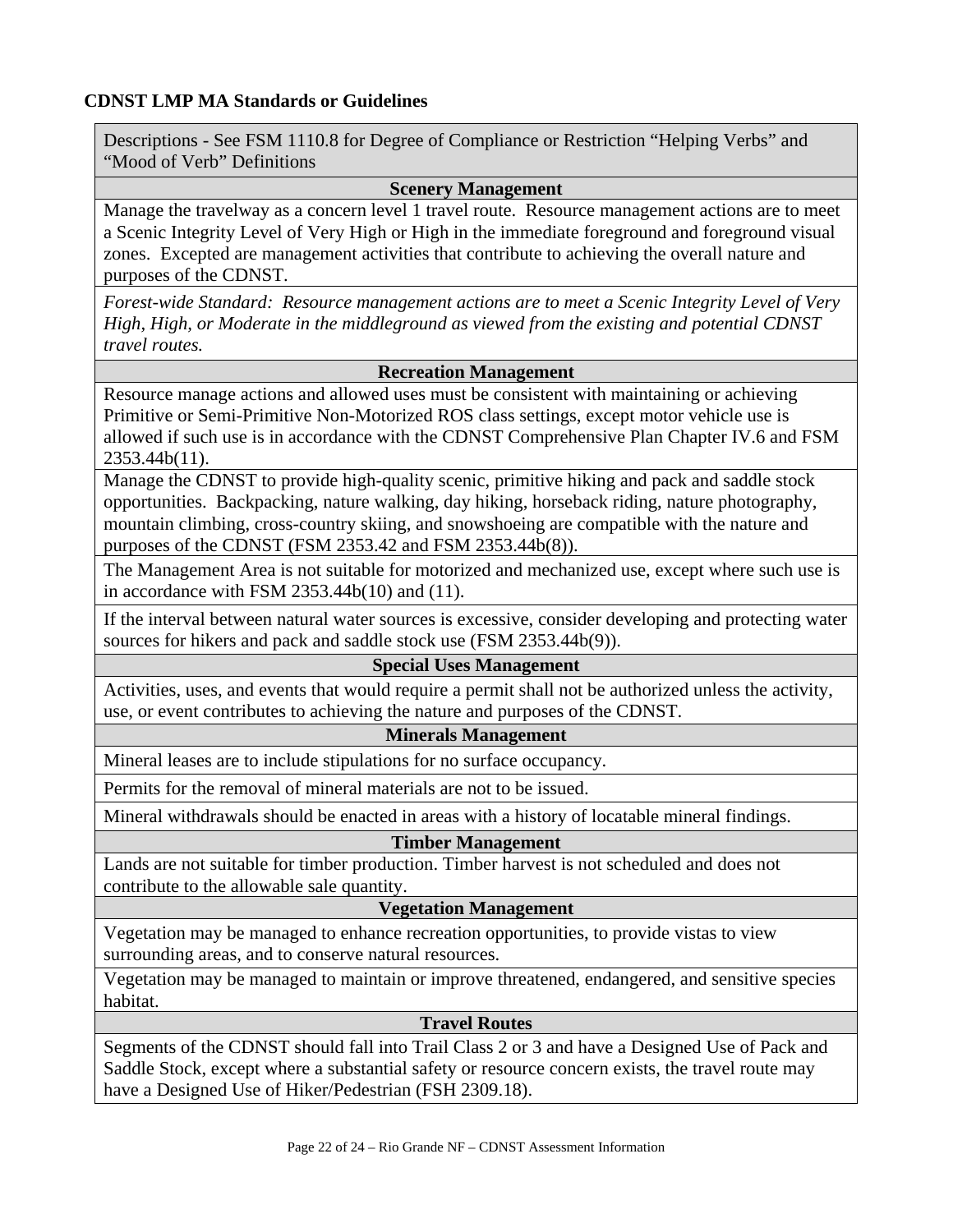Road construction and reconstruction is prohibited; excepted are motor vehicle use circumstances described in CDNST Comprehensive Plan Chapter IV.6 and FSM 2353.44b(11).

#### **Other Uses Considerations**

Other uses that could conflict with the nature and purposes of the CDNST may be allowed only where there is a determination that the other use would not substantially interfere with the nature and purposes of the CDNST (16 USC 1246(c)).

#### **CDNST LMP MA Implementation Guidance**

Partnerships and volunteers are sustained or sought to lead and assist in CDNST programs. Volunteer and cooperative agreements will be developed with those volunteers and private organizations that are dedicated to planning, developing, maintaining, and managing the CDNST in accordance with Sections 2(c), 7(h)(1), and 11 of the NTSA.

The direction in the NTSA, 2009 CDNST Comprehensive Plan, FSM 2310, FSM 2353.4, and FSM 2380 are used to guide the development and management of the Trail.